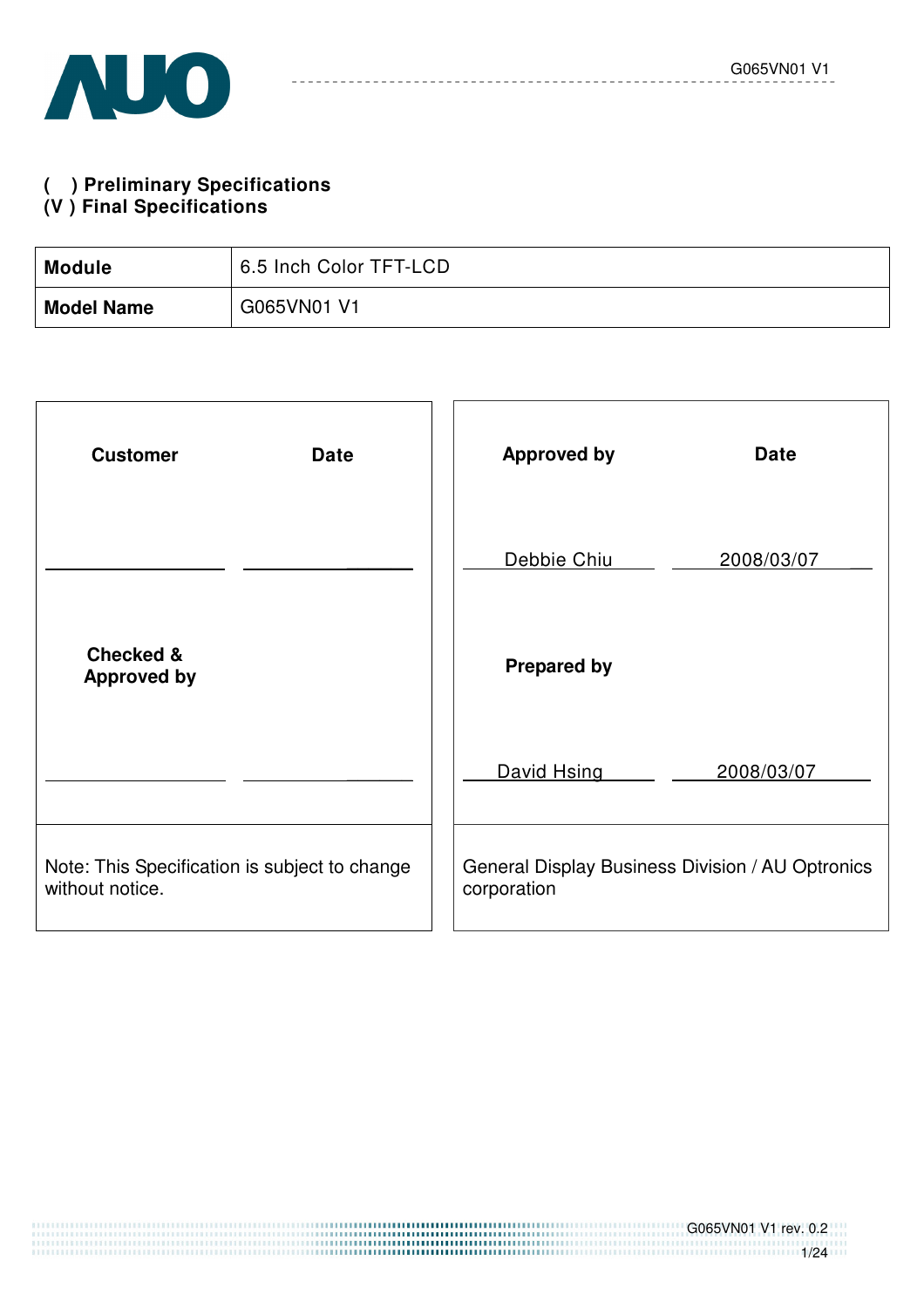

# **Contents**

 $- - - - - -$ 

<u> - - - - - - - - -</u>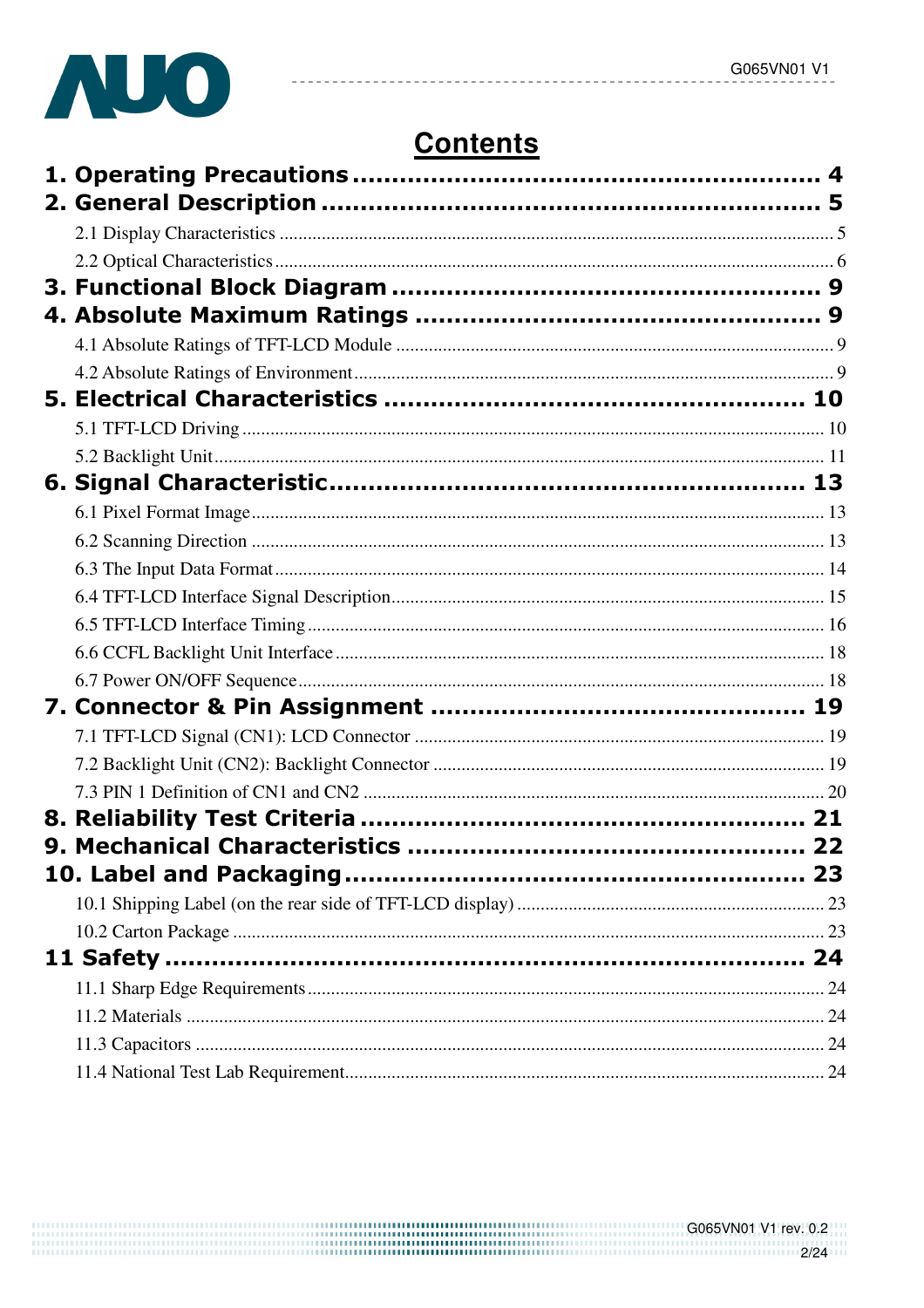

# **Record of Revision**

 $- - - -$ 

|     | <b>Version and Date</b> | Page  |                                                                              |                          | Old description      |                                            |                           |                                                                                |                | <b>New Description</b> |                                     |               | Remark        |  |
|-----|-------------------------|-------|------------------------------------------------------------------------------|--------------------------|----------------------|--------------------------------------------|---------------------------|--------------------------------------------------------------------------------|----------------|------------------------|-------------------------------------|---------------|---------------|--|
| 0.1 | Mar 19, 2007            | All   | First edition final specifications to<br>all customers                       |                          |                      |                                            |                           |                                                                                |                |                        |                                     |               |               |  |
| 0.2 | Jan 25, 2008            | 5     | Support color: 16.2M or 262K                                                 |                          |                      |                                            |                           | Support color:262K                                                             | Section 2      |                        |                                     |               |               |  |
|     |                         | 5     | <b>Typical Power Consumption</b><br>4.4W (IRCFL=5.0mA)<br>3.7W (IRCFL=3.8mA) |                          |                      |                                            |                           | <b>Typical Power Consumption</b><br>4.54W (IRCFL=5.0mA)<br>3.78W (IRCFL=3.8mA) |                | Section 2              |                                     |               |               |  |
|     |                         | 5     | No description                                                               |                          |                      |                                            |                           | The most suitable view angle:<br>6 o'clock                                     |                | Section 2.1            |                                     |               |               |  |
|     |                         | 9     | No description                                                               |                          |                      |                                            |                           | CCFL Current: 6.5 mA (rms)                                                     |                |                        | Absolute Ratings of TFT-LCD Module  |               | Section 4.1   |  |
|     |                         |       | Symbol                                                                       | Min.                     | Тур.                 | Max.                                       | Unit                      | Symbol                                                                         | Min.           | Typ.                   | Max.                                | Unit          |               |  |
|     |                         |       | <b>IRCFL</b>                                                                 | 3.5                      | 5                    | 7                                          | [mA]<br>rms               | <b>IRCFL</b>                                                                   | $\overline{2}$ | 5                      | 6.5                                 | mA (rms)      |               |  |
|     |                         |       | FCFL                                                                         | 50                       | 60                   | 70                                         | [KHz]                     | FCFL                                                                           | 40             | 50                     | 60                                  | KHz           |               |  |
|     | 11                      |       | <b>ViCFL</b><br>$(-10^{\circ}C)$<br>(reference)                              |                          |                      | 1430                                       | $[$ $\vee$ olt $]$<br>rms | <b>ViCFL</b><br>$(-20°C)$<br>(reference)                                       |                |                        | 1430                                | $V$ (rms)     | Section 5.2.1 |  |
|     |                         |       | <b>VCFL</b>                                                                  | $\overline{\phantom{a}}$ | 365<br>386           | $\blacksquare$<br>ä,                       | [Vert]<br>rms             | VCFL                                                                           | 342<br>360     | 380<br>400             | 418<br>440                          | Volt (rms)    |               |  |
|     |                         |       | PCFL                                                                         | $\overline{\phantom{a}}$ | 3.65<br>2.95         | $\overline{\phantom{a}}$                   | [Watt]                    | PCFL                                                                           | $\overline{a}$ | 3.80<br>3.04           |                                     | W             |               |  |
|     |                         | 11,12 |                                                                              |                          |                      |                                            |                           |                                                                                |                | Revise Note 1, Note 4  |                                     |               | Section 5.2.1 |  |
|     |                         | 16    | No description                                                               |                          |                      |                                            |                           |                                                                                |                |                        | Add H/V mode timing characteristics |               | Section 6.5.1 |  |
|     |                         | 16    | No description                                                               |                          |                      |                                            |                           | Add Note 2, Note 3                                                             |                | Section 6.5.1          |                                     |               |               |  |
|     |                         | 17    | No description                                                               |                          |                      |                                            |                           | Add H/V mode input timing diagram                                              | Section 6.5.2  |                        |                                     |               |               |  |
|     |                         | 18    | No description                                                               |                          |                      |                                            |                           | Add CCFL Backlight Unit Interface                                              | Section 6.6    |                        |                                     |               |               |  |
|     |                         | 20    |                                                                              |                          |                      |                                            |                           | Revise PIN 1 definition of CN1 and CN2                                         | Section 7.3    |                        |                                     |               |               |  |
|     |                         | 21    | Cold Start Test: -10°C                                                       |                          |                      |                                            |                           | Cold Start Test: -20°C                                                         | Section 8      |                        |                                     |               |               |  |
|     |                         | 21    | No description                                                               |                          |                      |                                            |                           | Add Note 2                                                                     | Section 8      |                        |                                     |               |               |  |
|     |                         |       |                                                                              |                          |                      |                                            |                           |                                                                                |                |                        |                                     |               |               |  |
|     |                         |       |                                                                              |                          |                      |                                            |                           | Revise 2D drawing.<br><b>Item</b>                                              | <b>Before</b>  | After                  | Remark                              |               |               |  |
|     |                         |       |                                                                              |                          |                      |                                            |                           | 1                                                                              | 29.5           | 29.5±0.3               |                                     | Add tolerance |               |  |
|     |                         |       |                                                                              |                          |                      |                                            |                           | $\overline{2}$                                                                 | 59             | 59.0±0.3               | Add tolerance                       |               |               |  |
|     |                         |       |                                                                              |                          |                      |                                            |                           | 3                                                                              | 31.0±0.3       | 31.0±0.03              | Adjust tolerance                    |               |               |  |
|     |                         | 22    |                                                                              | 4                        | 5                    | 71.6                                       | (71.6)                    | Change to reference value                                                      |                | Section 9              |                                     |               |               |  |
|     |                         |       | 6                                                                            | 33.2<br>132.48           | (33.2)<br>132.48±0.3 | Change to reference value<br>Add tolerance |                           |                                                                                |                |                        |                                     |               |               |  |
|     |                         |       |                                                                              |                          |                      |                                            |                           | 7                                                                              | 99.36          | 99.36±0.3              |                                     | Add tolerance |               |  |
|     |                         |       |                                                                              |                          |                      |                                            |                           | 8                                                                              | 102.8±0.       | 102.8±0.3              | Adjust tolerance                    |               |               |  |
|     |                         |       |                                                                              |                          |                      |                                            |                           | 9                                                                              | 135.9±0.5      | 135.9±0.3              | Adjust tolerance                    |               |               |  |
|     |                         | 10    |                                                                              |                          |                      | 25.4                                       | 25.4±0.3                  |                                                                                | Add tolerance  |                        |                                     |               |               |  |
|     |                         |       |                                                                              |                          |                      |                                            |                           | 11                                                                             | 7.1            | $7.1 + 0.3$            | Add tolerance                       |               |               |  |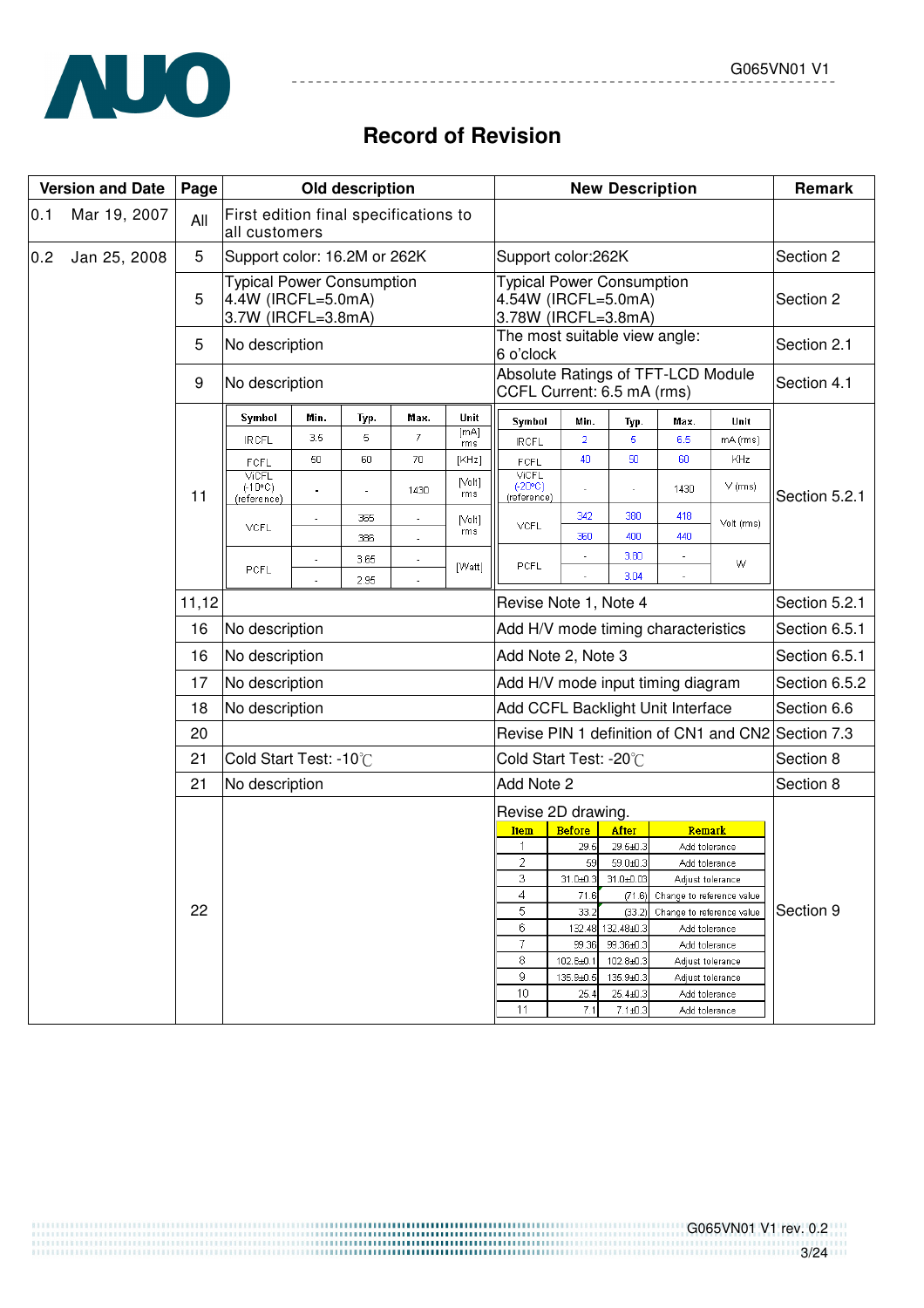

# **1. Operating Precautions**

- 1) Display area (Polarizer) of TFT-LCD Module is easily to be damaged, please be cautious and not to scratch it.
- 2) Be sure to power off your machine before connecting or disconnecting your signal cable to TFT-LCD Module.
- 3) Wipe off water drop on display area immediately. Long contact with water may cause discoloration or spots.
- 4) When the panel surface is soiled, wipe it with absorbent cotton or soft cloth.
- 5) Display area (Glass) of TFT-LCD Module may be broken or cracked if bump Module against hard object.
- 6) To avoid ESD (Electro Static Discharde) damage, be sure to ground yourself before handling TFT-LCD Module.
- 7) Do not open nor modify the TFT-LCD Module assembly.
- 8) Do not press the reflector sheet at the back of the module to any direction.
- 9) In case if a TFT-LCD Module has to be put back into the packing container slot after it was taken out from the container, do not press the center of the CCFL Reflector edge. Instead, press at the far ends of the CCFL Reflector edge softly. Otherwise the TFT-LCD Module may be damaged.
- 10) When inserting or removing of your signal cable to TFT-LCD Module, be sure not to apply abnormal force (rotate, tilt…etc.) to the Connector of the TFT-LCD Module.
- 11) TFT-LCD Module is not allowed to be twisted & bent even force is added on module in a very short time. Please design your display product well to avoid external force applying to module by end-user directly.
- 12) Cold cathode fluorescent lamp (CCFL) in TFT-LCD Module contains a small amount of mercury. Please follow local ordinances or regulations for disposal.
- 13) Small amount of materials having no flammability grade is used in the TFT-LCD Module. The TFT-LCD Module should be supplied by power complied with requirements of Limited Power Source (IEC60950 or UL1950), or be applied exemption.
- 14) The CCFL in TFT-LCD Module should be supplied by inverter complied with Limited Current Circuit (IEC60950 or UL1950). Do not connect the CCFL with Hazardous Voltage Circuit.
- 15) Severe temperature condition may result in different luminance, response time and lamp ignition voltage.
- 16) Continuous operating TFT-LCD Module under low temperature environment may accelerate lamp exhaustion and reduce luminance dramatically.
- 17) The data on this specification sheet is applicable when TFT-LCD Module is placed in landscape position.
- 18) Continuous displaying fixed pattern may induce image sticking. It's recommended to use screen saver or moving content periodically if fixed pattern is displayed on the screen.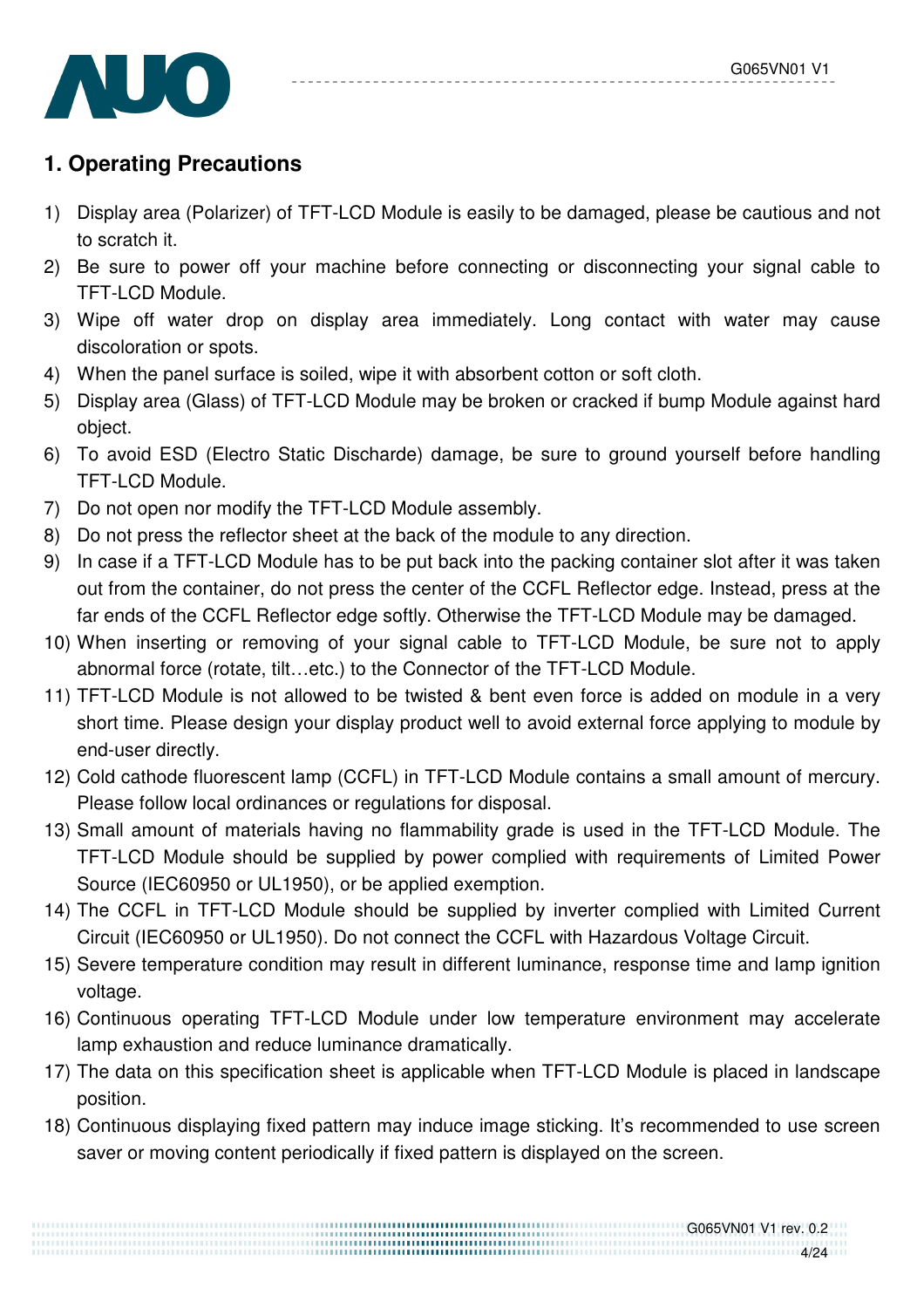

# **2. General Description**

G065VN01 V1 is designed for industrial display applications with VGA (640 x RGB x 480) resolution and 262k colors (RGB 6-bits). It is composed of a TFT-LCD panel, driver ICs, control and power supply circuits and a backlight unit. G065VN01 V1 offers CMOS interface for display signal input. Inverter board of backlight is not included.

#### **2.1 Display Characteristics**

The following items are G065VN01 V1 characteristics summary at 25  $\degree$ C condition.

| <b>Items</b>                                                     | <b>Unit</b>                 | <b>Specifications</b>                                           |
|------------------------------------------------------------------|-----------------------------|-----------------------------------------------------------------|
| Screen Diagonal                                                  | inch                        | 6.5                                                             |
| <b>Active Area</b>                                               | mm                          | 132.48(H) x 99.36(V)                                            |
| Pixels H x V                                                     |                             | 640x3(RGB) x 480                                                |
| <b>Pixel Pitch</b>                                               | mm                          | $0.207 \times 0.207$                                            |
| Pixel Arrangement                                                |                             | R.G.B. Vertical Stripe                                          |
| Display Mode                                                     |                             | TN, Normally White                                              |
| Nominal Input Voltage VDD                                        | V                           | 3.3 typ.                                                        |
| <b>Typical Power Consumption</b>                                 | W                           | 4.54W (IRCFL=5.0mA)<br>3.78W (IRCFL=3.8mA)<br>All black pattern |
| Weight                                                           | Grams                       | 200g(typ.)                                                      |
| <b>Physical Size</b>                                             | mm                          | 153.0(H)x 118.0(V) x 10.7(D) (typ.)                             |
| <b>Electrical Interface</b>                                      |                             | <b>CMOS 6-bit Parallel RGB</b>                                  |
| <b>Surface Treatment</b>                                         |                             | Anti-glare, Hardness 3H                                         |
| <b>Support Color</b>                                             |                             | 262K colors                                                     |
| The most suitable view angle                                     |                             | 6 o'clock                                                       |
| <b>Temperature Range</b><br>Operating<br>Storage (Non-Operating) | $^{\circ}C$<br>$^{\circ}$ C | $-20$ to $+70$<br>$-20$ to $+80$                                |
| RoHS Compliance                                                  |                             | RoHS Compliance                                                 |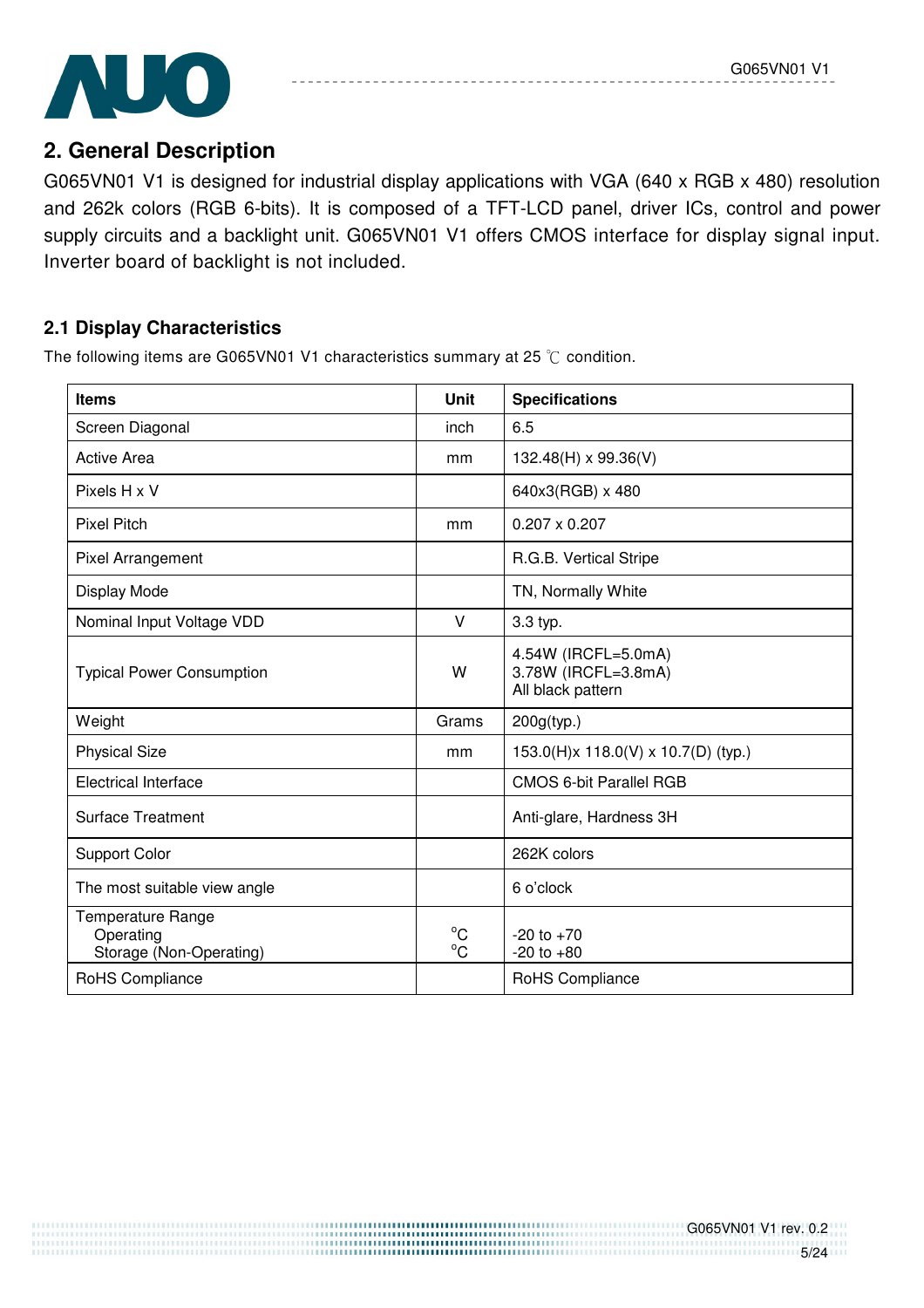

## **2.2 Optical Characteristics**

The optical characteristics are measured under stable conditions at 25°C (Room Temperature).

| Item                                | Unit   | <b>Conditions</b>                 | Min.                     | Typ.                     | Max.                     | <b>Note</b>    |  |  |
|-------------------------------------|--------|-----------------------------------|--------------------------|--------------------------|--------------------------|----------------|--|--|
| <b>White Luminance</b>              | cd/m2  | $IRCFL = 5.0mA$<br>(center point) | 400                      | 500                      |                          | 1              |  |  |
|                                     |        | $IRCFL = 3.8mA$<br>(center point) | 320                      | 400                      | $\overline{\phantom{0}}$ |                |  |  |
| Uniformity                          | $\%$   | 5 Points                          | $\overline{\phantom{a}}$ | $\overline{\phantom{0}}$ | 1.25                     |                |  |  |
|                                     |        | 13 Points                         |                          | $\overline{\phantom{a}}$ | 1.67                     | 1, 2, 3, 4     |  |  |
| <b>Contrast Ratio</b>               |        |                                   | 300                      | 600                      |                          | 5              |  |  |
|                                     | msec   | Rising                            | $\overline{\phantom{a}}$ | 15                       | 20                       |                |  |  |
| Response Time                       | msec   | Falling                           | $\overline{\phantom{a}}$ | 10                       | 15                       | 6              |  |  |
|                                     | msec   | Raising + Falling                 |                          | 25                       | 35                       |                |  |  |
|                                     | degree | Horizontal<br>(Right)             | 60                       | 70                       |                          |                |  |  |
| <b>Viewing Angle</b>                | degree | $CR = 10$<br>(Left)               | 60                       | 70                       |                          |                |  |  |
|                                     | degree | Vertical<br>(Upper)               | 50                       | 60                       |                          | $\overline{7}$ |  |  |
|                                     | degree | $CR = 10$<br>(Lower)              | 50                       | 60                       |                          |                |  |  |
|                                     |        | Red x                             | 0.590                    | 0.620                    | 0.650                    |                |  |  |
|                                     |        | Red y                             | 0.320                    | 0.350                    | 0.380                    |                |  |  |
|                                     |        | Green x                           | 0.275                    | 0.305                    | 0.335                    |                |  |  |
| Color / Chromaticity<br>Coordinates |        | Green y                           | 0.550                    | 0.580                    | 0.610                    |                |  |  |
| (CIE 1931)                          |        | Blue x                            | 0.115                    | 0.145                    | 0.175                    |                |  |  |
|                                     |        | Blue y                            | 0.085                    | 0.115                    | 0.145                    |                |  |  |
|                                     |        | White x                           | 0.283                    | 0.313                    | 0.343                    |                |  |  |
|                                     |        | White y                           | 0.299                    | 0.329                    | 0.359                    |                |  |  |
| Color Gamut                         | $\%$   |                                   | 50                       | 55                       | $\overline{\phantom{a}}$ |                |  |  |

#### Note 1: Measurement method

Equipment Pattern Generator, Power Supply, Digital Voltmeter, Luminance meter (SR\_3 or equivalent)

Aperture  $1^\circ$  with 50cm viewing distance

Test Point Center



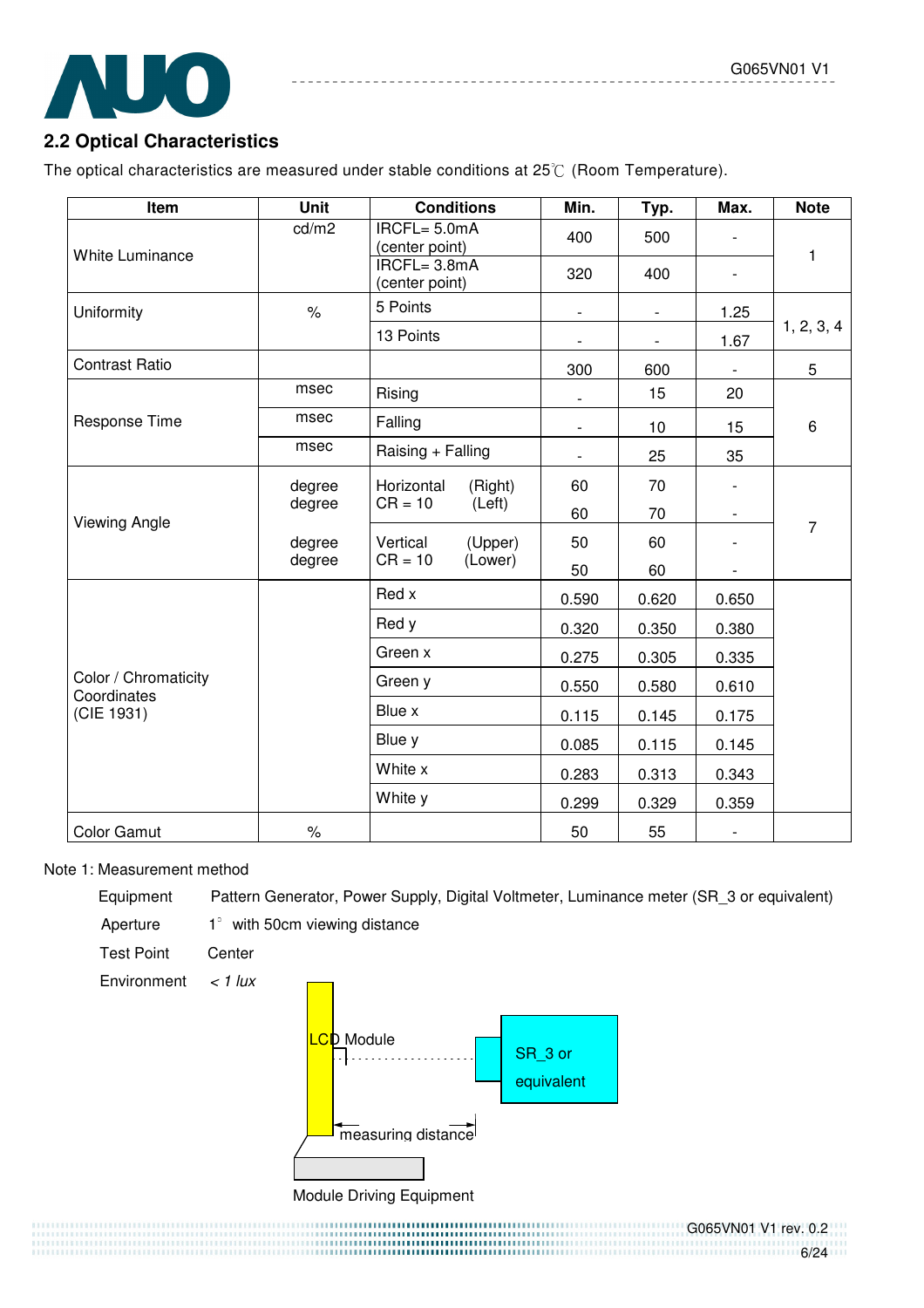

Note 2: Definition of 5 points position (Display active area: 132.48mm(W) x 99.36mm(H))



Note 3: Definition of 13 points position



#### Note 4:

The luminance uniformity of 5 and 13 points is defined by dividing the maximum luminance value by the minimum luminance value at full white condition.

| $\delta_{\text{W5}} =$                | Maximum Brightness of five points     |
|---------------------------------------|---------------------------------------|
| Minimum Brightness of five points     |                                       |
| $\delta_{\text{W13}} =$               | Maximum Brightness of thirteen points |
| Minimum Brightness of thirteen points |                                       |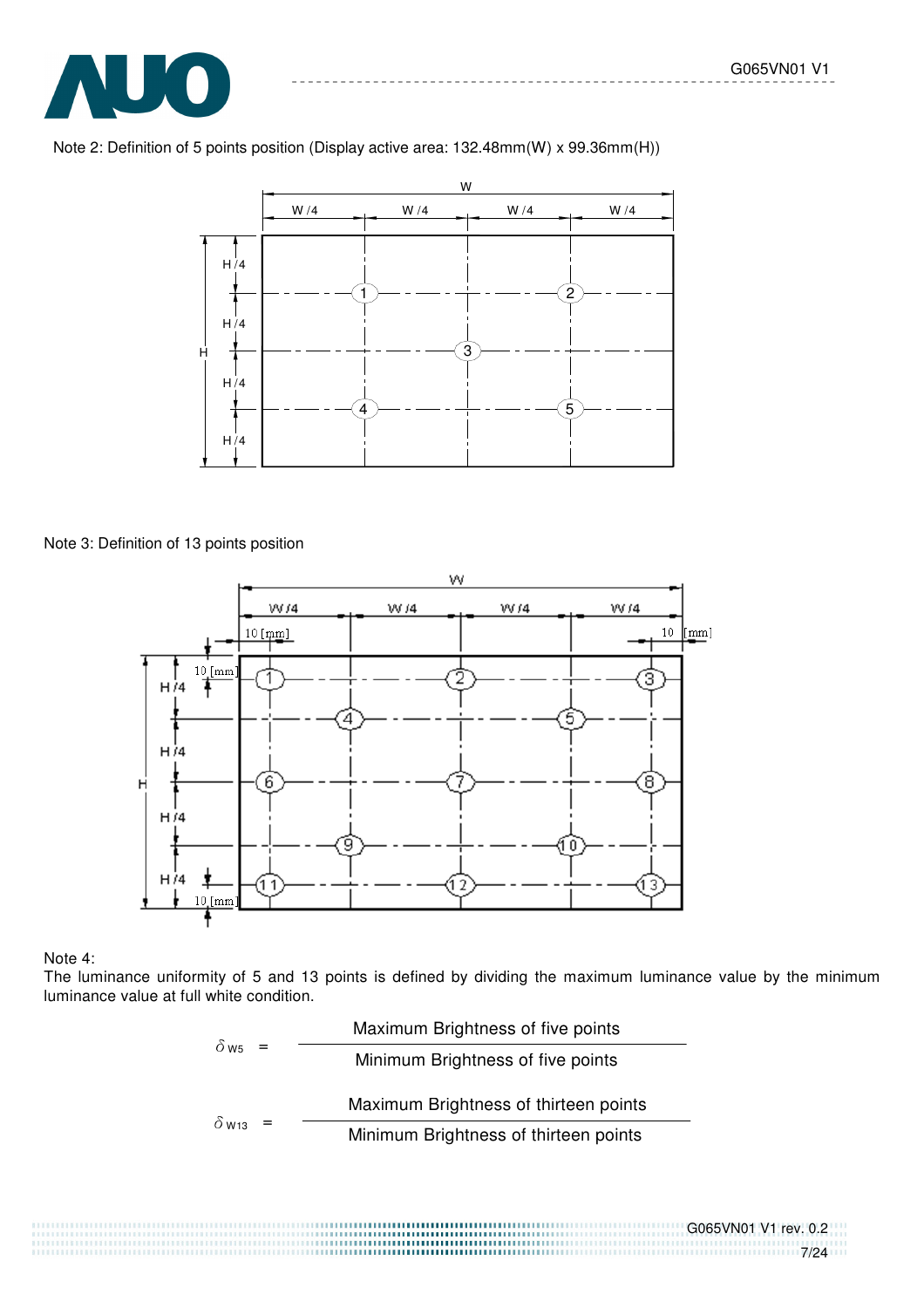

Note 5: Definition of contrast ratio (CR):

Contrast ratio  $(CR)$ = Brightness on the "White" state Brightness on the "Black" state

Note 6: Definition of response time:

The output signals of photo detector are measured when the input signals are changed from "White" to "Black" (falling time) and from "Black" to "White" (rising time), respectively. The response time interval definition is between 10% and 90% of amplitude. Please refer to the figure as below.



Note 7: Definition of viewing angle

Viewing angle is the measurement of contrast ratio  $\geq$  10, at the screen center, over 180° horizontal and 180° vertical range. The 180° horizontal ( $\theta_L$ ,  $\theta_R$ ) and 180° vertical ( $\Phi_H$ ,  $\Phi_L$ ) range are illustrated as following figure.

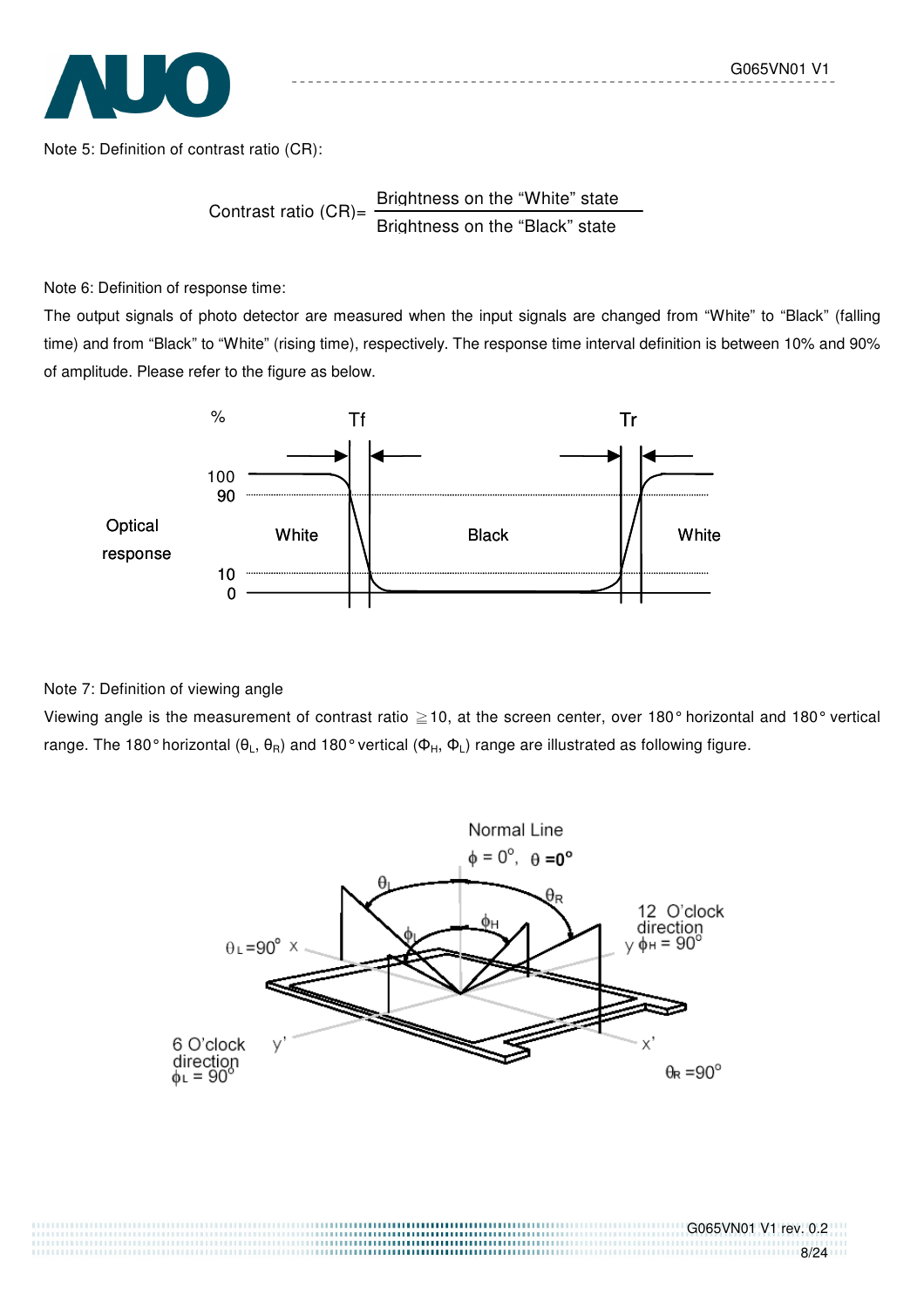# **3. Functional Block Diagram**

The following diagram shows the functional block of the G065VN01 V1 color TFT-LCD module.



# **4. Absolute Maximum Ratings**

# **4.1 Absolute Ratings of TFT-LCD Module**

| Item                    | <b>Symbol</b> | Min                      | Max  | Unit       |
|-------------------------|---------------|--------------------------|------|------------|
| Logic/LCD Drive Voltage | VDD           | -0.3                     | +4.0 |            |
| <b>CCFL Current</b>     | <b>IRCFL</b>  | $\overline{\phantom{0}}$ | 6.5  | $mA$ (rms) |

# **4.2 Absolute Ratings of Environment**

| Item                         | Symbol | Min   | Max   | Unit        |
|------------------------------|--------|-------|-------|-------------|
| <b>Operating Temperature</b> | TOP    | $-20$ | $+70$ | $^{\circ}C$ |
| <b>Operation Humidity</b>    | HOP    |       | 95    | %RH         |
| Storage Temperature          | TST    | $-20$ | +80   | $^{\circ}C$ |
| <b>Storage Humidity</b>      | HST    |       | 95    | %RH         |

Note 1: Maximum Wet-Bulb should be  $39^{\circ}$  and no condensation.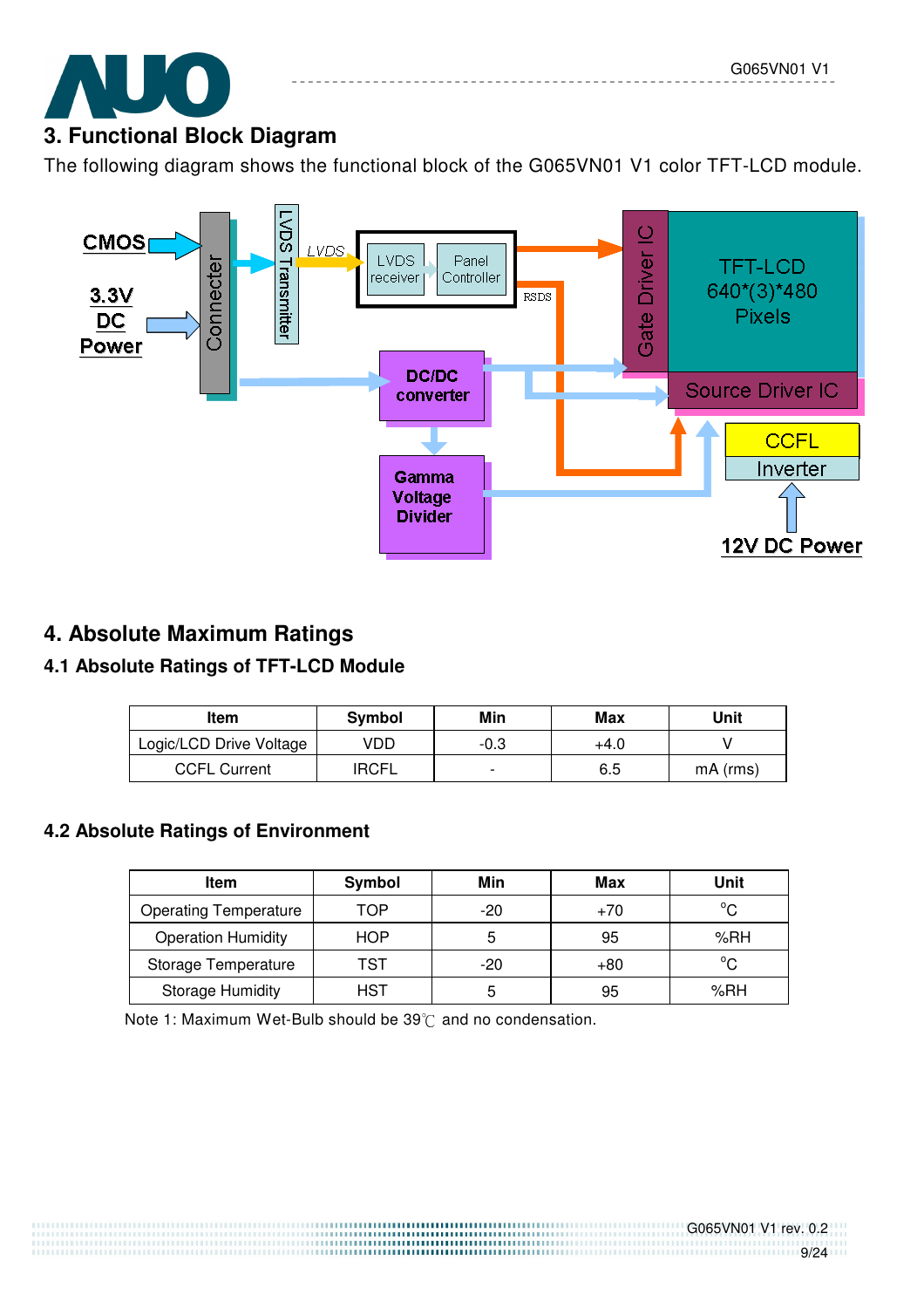# **5. Electrical Characteristics**

#### **5.1 TFT-LCD Driving**

#### **5.1.1 Power Specification**

| Symbol       | <b>Parameter</b>                         | Min                      | Тур                      | <b>Max</b>               | <b>Units</b> | Remark                                     |
|--------------|------------------------------------------|--------------------------|--------------------------|--------------------------|--------------|--------------------------------------------|
| <b>VDD</b>   | Logic/LCD Drive Voltage                  | 3.0                      | 3.3                      | 3.6                      | ٧            |                                            |
| <b>IDD</b>   | <b>VDD Current</b>                       | $\overline{\phantom{a}}$ | 225                      |                          | mA           | All Black Pattern<br>(VDD=3.3V, at 60Hz)   |
| Irush        | <b>LCD Inrush Current</b>                |                          | ۰                        | 1.5                      | A            | Note 1                                     |
| <b>PDD</b>   | <b>VDD Power</b>                         | ۰.                       | 0.74                     | $\overline{\phantom{a}}$ | w            | All Black Pattern<br>$(VDD=3.3V, at 60Hz)$ |
| <b>VDDrp</b> | Allowable Logic/LCD Drive Ripple Voltage | $\overline{\phantom{a}}$ | $\overline{\phantom{0}}$ | 100                      | $mVp-p$      | All Black Pattern<br>(VDD=3.3V, at 60Hz)   |

#### Note 1: Measurement condition:



**VDD rising time**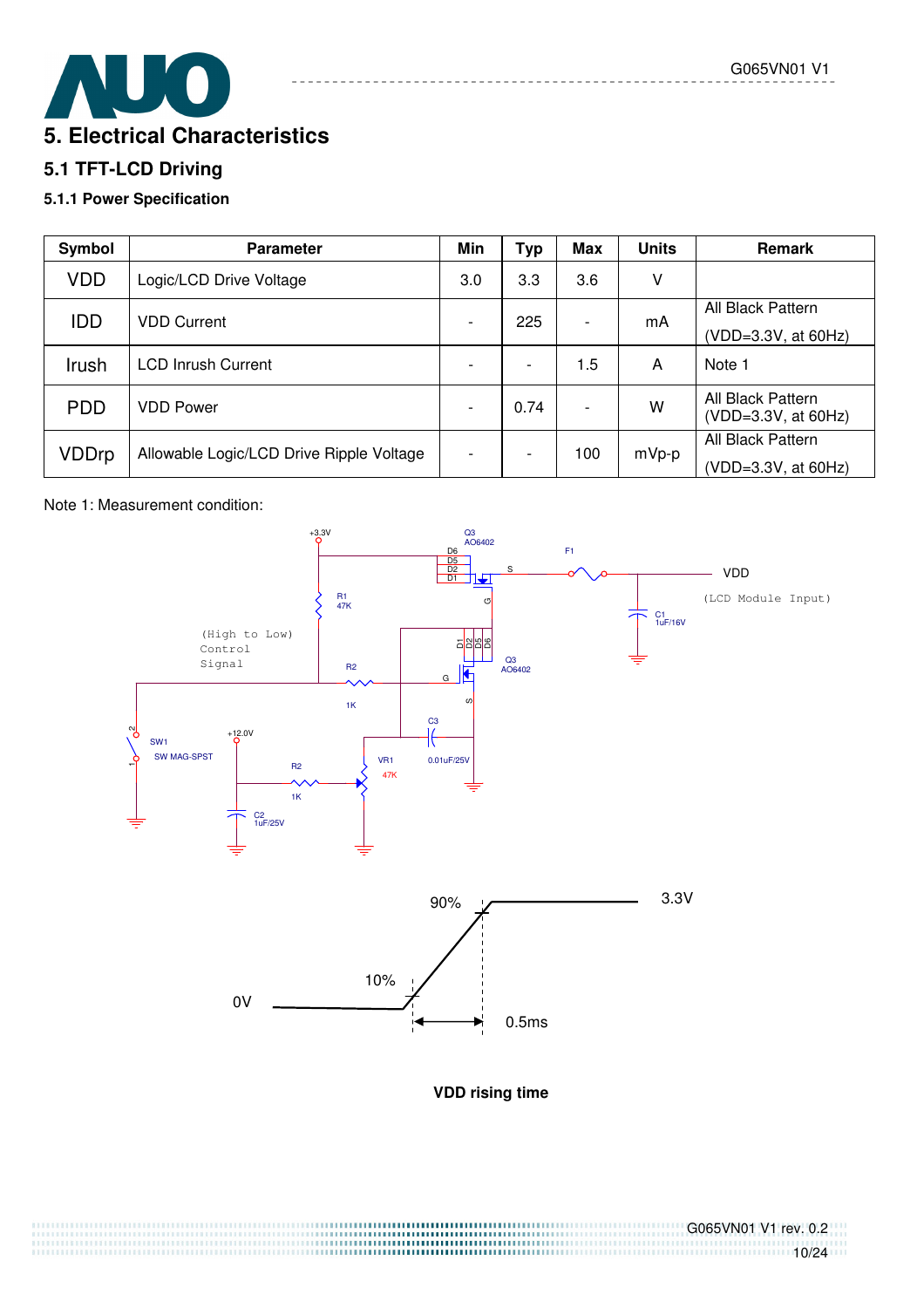

#### **5.1.2 Signal Electrical Characteristics**

Input signals shall be low or Hi-Z state when VDD is off.

| <b>Parameter</b>        | <b>Symbol</b> | Min. | Typ.   | Max.                     | Unit   | <b>Remarks</b> |  |
|-------------------------|---------------|------|--------|--------------------------|--------|----------------|--|
| Logic Input Voltage for | High          | VIH  | 0.7VDD | $\overline{\phantom{a}}$ | VDD    | v              |  |
| Display Signals         | Low           | VIL  | 0      | $\overline{\phantom{a}}$ | 0.3VDD | ٧              |  |
|                         | High          | VIH  | 0.7VDD | $\overline{\phantom{a}}$ | VDD    | ٧              |  |
| Input Voltage for DPS   | Low           | VIL  | 0      | $\overline{\phantom{a}}$ | 0.3VDD | ٧              |  |

# **5.2 Backlight Unit**

#### **5.2.1 Parameter guideline for CCFL**

Following characteristics are measured under a stable condition using an inverter at  $25^{\circ}$  (Room Temperature).

| Symbol                                          | <b>Parameter</b>                | Min.           | Typ. | Max. | <b>Unit</b>                              | <b>Remark</b>                           |
|-------------------------------------------------|---------------------------------|----------------|------|------|------------------------------------------|-----------------------------------------|
| <b>IRCFL</b>                                    | <b>CCFL Operation Current</b>   | $\overline{2}$ | 5    | 6.5  | $mA$ ( $rms$ )                           | $(Ta=25^{\circ}C)$ Note 1, 5            |
| <b>FCFL</b>                                     | <b>CCFL Operation Frequency</b> | 40             | 50   | 60   | <b>KHz</b>                               | $(Ta=25^{\circ}C)$ Note 2               |
| <b>ViCFL</b><br>$(-20^{\circ}C)$<br>(reference) | <b>CCFL Ignition Voltage</b>    |                |      | 1430 | $V$ (rms)                                | $(Ta = -20^{\circ}C)$                   |
| <b>VICFL</b><br>$(25^{\circ}C)$<br>(reference)  | <b>CCFL Ignition Voltage</b>    |                |      | 650  | Volt (rms)                               | $(Ta=25^{\circ}C)$                      |
|                                                 |                                 | 342            | 380  | 418  | Volt (rms)                               | $(Ta=25^{\circ}C)$<br>IRCFL=5mA         |
| <b>VCFL</b>                                     | <b>CCFL Operation Voltage</b>   | 360            | 400  | 440  |                                          | $(Ta=25^{\circ}C)$<br>IRCFL=3.8mA       |
|                                                 | <b>CCFL Power Consumption</b>   | $\overline{a}$ | 3.80 |      | W                                        | $(Ta=25^{\circ}C)$ Note 3<br>IRCFL=5mA  |
| <b>PCFL</b>                                     | (inverter excluded)             | 3.04<br>50,000 |      |      | $(Ta=25^{\circ}C)$ Note 3<br>IRCFL=3.8mA |                                         |
| Lamp Life                                       |                                 |                |      |      | <b>Hrs</b>                               | $(Ta=25^{\circ}C)$ Note 4<br>IRCFL= 5mA |

Note 1: IRCFL is defined as the return current of an inverter. (In Figure. 1)



(Figure. 1: Measurement of return current)

 A stable IRCFL is a current without flicker or biasing waveform provided by inverter that ensures the backlight perform to its specification. The ideal sine waveform should be symmetric in positive and negative polarities and the asymmetry rate of the inverter waveform should be below 10%.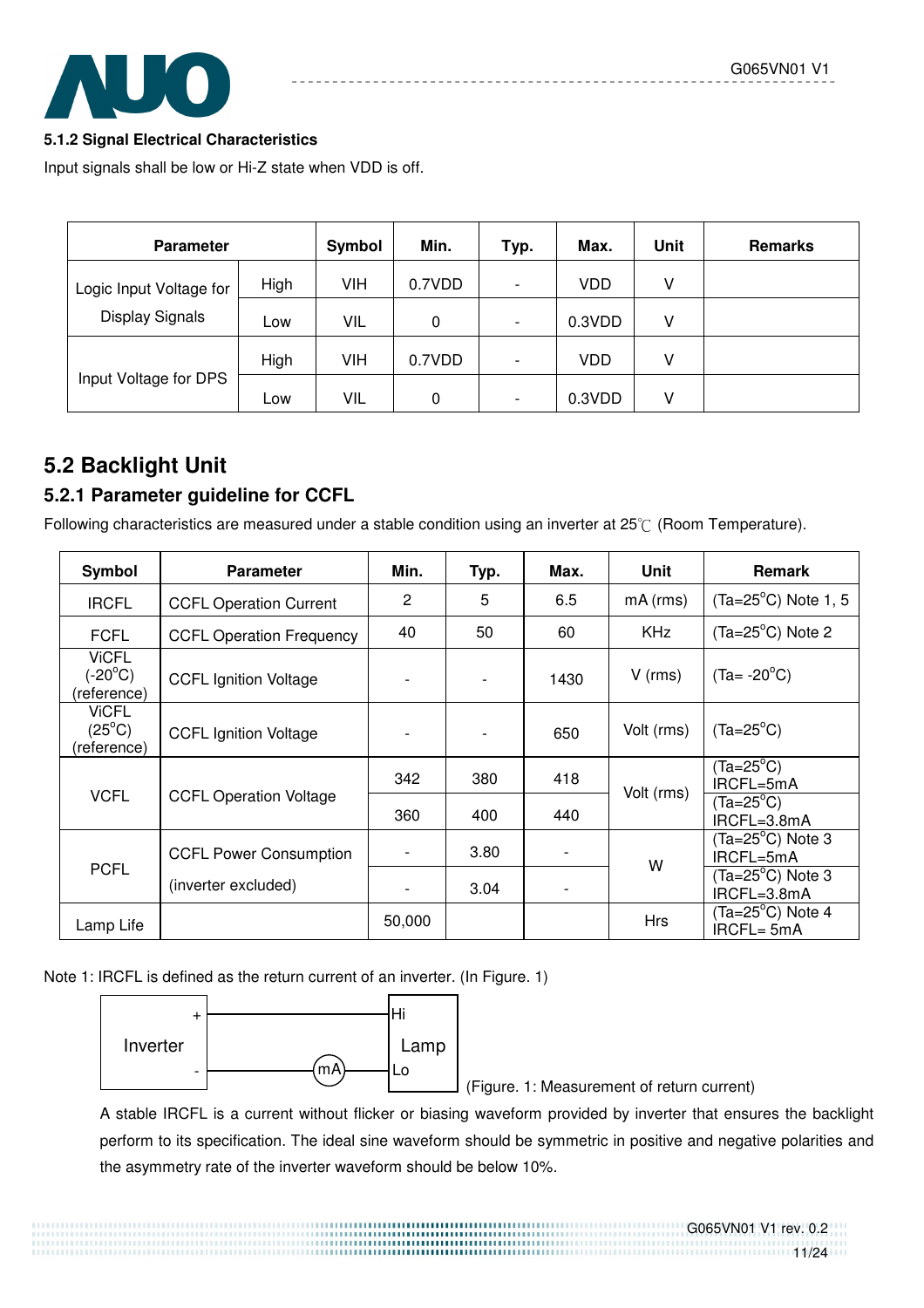



DC Bias =  $(|$  lp - l-p| / lms  $) \times 100 \%$  < 10%

Crest Factor =  $\ln$  or (I-p) / Irms should have the range within 1.414  $\pm$  10%

It is recommended to use the inverter with detection circuit (ie: balance and protection circuit) to avoid over voltage, over current, or mismatching waveform.

#### Note 2: CCFL operation frequency should be carefully determined to avoid interference between inverter and TFT-LCD. Higher frequency will induce higher leakage current and further impact lamp life.

#### Note 3: Calculation value for reference (IRCFLxVCFLx2=PCFL).

Note 4: The definition of lamp life means when any of following conditions happen:

- a) Luminance falls to 50% or less of the initial value.
- b) Normal lighting is no more available (flickering, pink lighting, no lighting, etc.)
- c) Lamp operation voltage or ignition voltage exceeds the specified value.

Lamp life time shortens according to,

- Placing methodology: mercury is unevenly distributed in portrait mounting.
- ! Environmental condition: mercury vapor quantity contained in lamp is reduced at low temperature condition, which results in approximately 1,000 hours lamp life.
- ! CCFL surface temperature: Temperature gradient on lamp surface causes uneven mercury migration.
- Inverter design: its resonance capacitor should be fine-tuned according to the impedance of CCFL.
- Over driving current (  $> 5.5$  mA) shortens lamp life time dramatically.

Note 5: The display is with dual lamp design, and the CCFL operation current in above table is for each lamp.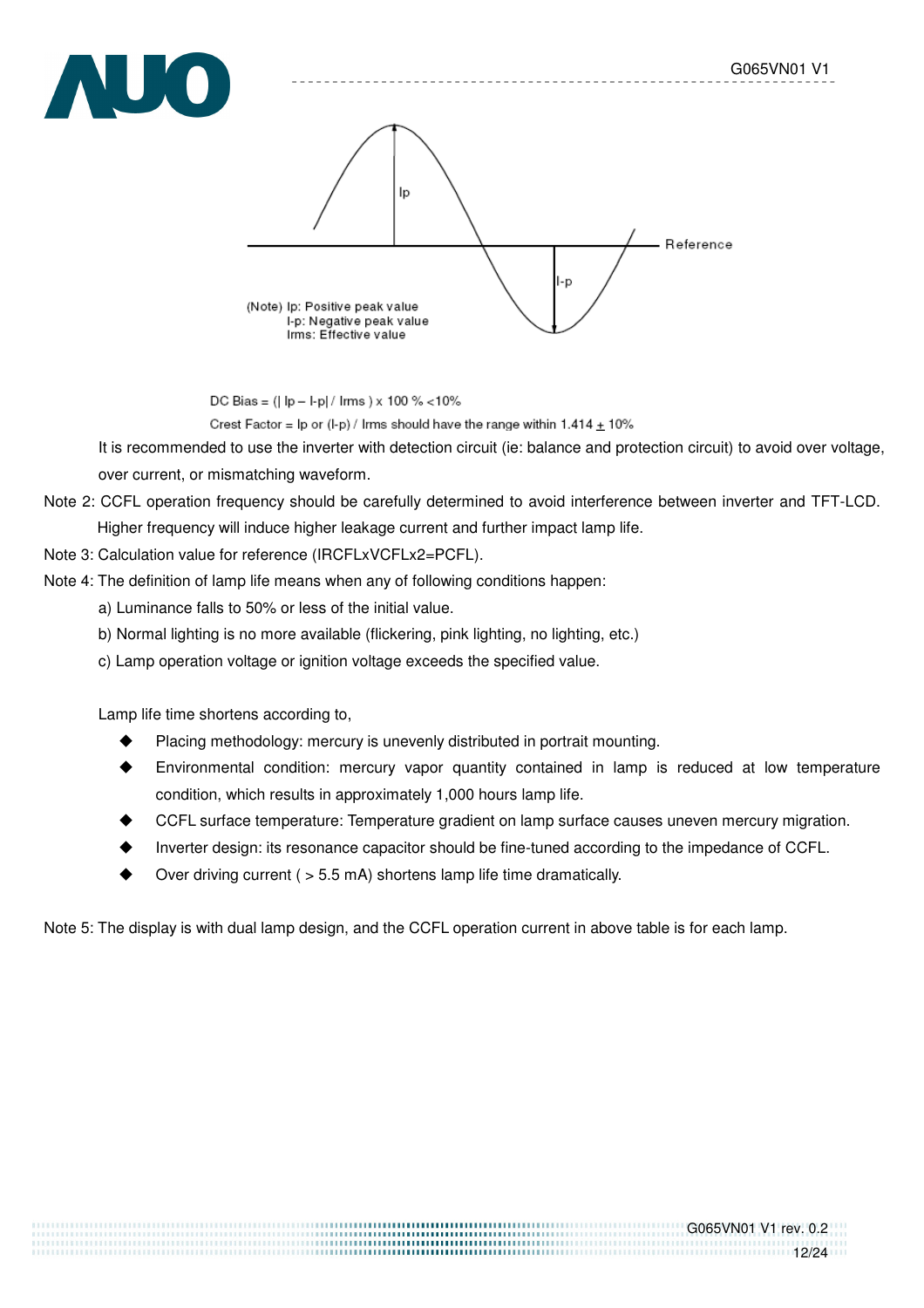

#### **6.1 Pixel Format Image**

Following figure shows the relationship between input signal and LCD pixel format.



#### **6.2 Scanning Direction**

The following figures show the image seen from the front view. The arrow indicates the direction of scan.





Fig. 1 Normal scan (Pin31, DPS = Low or NC) Fig. 2 Reverse scan (Pin31, DPS = High) Note 1: TFT-LCD interface signal description is shown in section 6.4.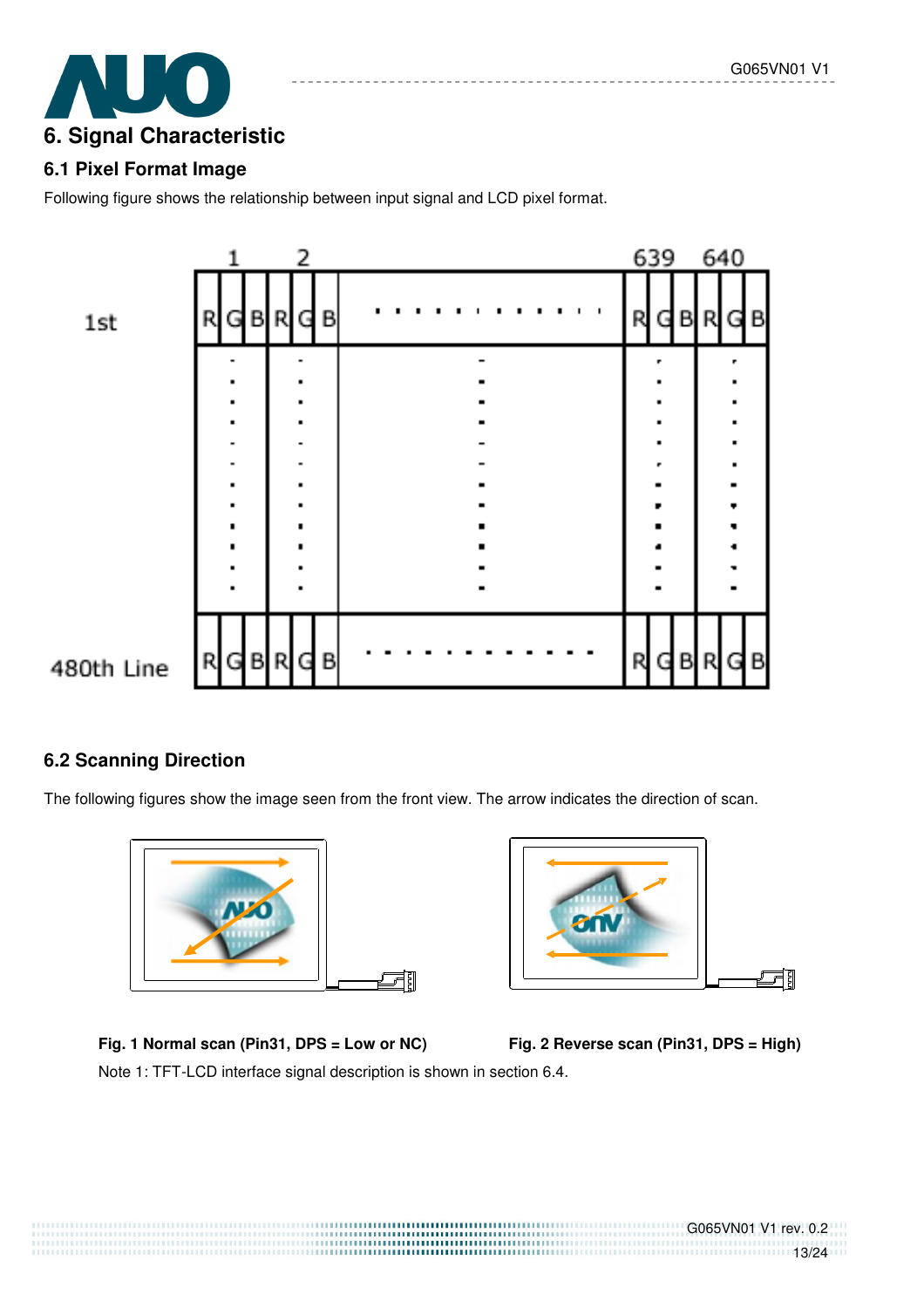

## **6.3 The Input Data Format**

This product displays 262,144 colors in terms of the 64 grey levels on RGB respectively. The following table demonstrates the display of input data.

-------------------------

| Display colors   |         |                |                 |                 |                 |                 |                 |                |    |                |                |    | Data signal (0: Low level, 1: High level) |                 |                |                |                 |                |                 |
|------------------|---------|----------------|-----------------|-----------------|-----------------|-----------------|-----------------|----------------|----|----------------|----------------|----|-------------------------------------------|-----------------|----------------|----------------|-----------------|----------------|-----------------|
|                  |         | R <sub>5</sub> | $\overline{R4}$ | $\overline{R3}$ | $\overline{R2}$ | $\overline{R1}$ | $\overline{R0}$ | G <sub>5</sub> | G4 | G <sub>3</sub> | G <sub>2</sub> | G1 | $\overline{G}0$                           | $\overline{B5}$ | B <sub>4</sub> | B <sub>3</sub> | $\overline{B2}$ | $_{B1}$        | $\overline{B0}$ |
|                  | Black   | 0              | 0               | 0               | 0               | 0               | 0               | 0              | 0  | 0              | 0              | 0  | 0                                         | 0               | 0              | 0              | 0               | $\mathbf 0$    | 0               |
|                  | Blue    | 0              | 0               | 0               | 0               | 0               | 0               | 0              | 0  | 0              | 0              | 0  | 0                                         | 1               | 1              | 1              | 1               | 1              | 1               |
|                  | Red     | $\mathbf{1}$   | 1               | 1               | 1               | 1               | 1               | 0              | 0  | 0              | 0              | 0  | 0                                         | 0               | 0              | 0              | 0               | 0              | 0               |
|                  | Magenta | 1              | 1               | 1               | 1               | 1               | 1               | 0              | 0  | 0              | 0              | 0  | 0                                         | 1               | 1              | 1              | 1               | 1              | 1               |
| Basic colors     | Green   | 0              | 0               | 0               | 0               | 0               | 0               | 1              | 1  | 1              | 1              | 1  | 1                                         | 0               | 0              | 0              | 0               | 0              | 0               |
|                  | Cyan    | 0              | 0               | 0               | 0               | 0               | 0               | $\mathbf{1}$   | 1  | $\mathbf{1}$   | 1              | 1  | 1                                         | 1               | 1              | 1              | $\mathbf 1$     | 1              | 1               |
|                  | Yellow  | 1              | 1               | 1               | 1               | 1               | 1               | 1              | 1  | 1              | 1              | 1  | 1                                         | 0               | 0              | 0              | 0               | $\mathbf 0$    | 0               |
|                  | White   | 1              | 1               | 1               | 1               | 1               | 1               | 1              | 1  | 1              | 1              | 1  | 1                                         | 1               | 1              | 1              | 1               | 1              | 1               |
|                  | Black   | 0              | 0               | 0               | 0               | 0               | 0               | 0              | 0  | 0              | 0              | 0  | 0                                         | 0               | 0              | 0              | 0               | $\overline{0}$ | 0               |
|                  |         | 0              | 0               | 0               | 0               | 0               | 1               | 0              | 0  | 0              | 0              | 0  | 0                                         | 0               | 0              | 0              | 0               | 0              | 0               |
|                  | dark    | 0              | 0               | 0               | 0               | 1               | 0               | 0              | 0  | 0              | 0              | 0  | 0                                         | 0               | 0              | 0              | 0               | $\bf 0$        | 0               |
|                  | ↑       |                |                 |                 |                 |                 |                 |                |    |                |                |    |                                           |                 |                |                |                 |                |                 |
| Red gray scale   |         |                |                 |                 |                 |                 |                 |                |    |                |                |    |                                           |                 |                |                |                 |                |                 |
|                  | bright  | 1              | 1               |                 | 1               | 0               | 1               | 0              | 0  | 0              | 0              | 0  | 0                                         | 0               | 0              | 0              | 0               | 0              | 0               |
|                  |         | 1              | 1               | 1               | 1               | 1               | 0               | 0              | 0  | 0              | 0              | 0  | 0                                         | 0               | 0              | 0              | 0               | 0              | 0               |
|                  | Red     | 1              | 1               | 1               | 1               | 1               | 1               | 0              | 0  | 0              | 0              | 0  | 0                                         | 0               | 0              | 0              | 0               | 0              | 0               |
|                  | Black   | 0              | 0               | 0               | 0               | 0               | 0               | 0              | 0  | 0              | 0              | 0  | 0                                         | 0               | 0              | 0              | 0               | 0              | 0               |
|                  |         | 0              | 0               | 0               | 0               | 0               | 0               | 0              | 0  | 0              | 0              | 0  | 1                                         | 0               | 0              | 0              | 0               | 0              | 0               |
|                  | dark    | 0              | 0               | 0               | 0               | 0               | 0               | 0              | 0  | 0              | 0              | 1  | 0                                         | 0               | 0              | 0              | 0               | 0              | 0               |
|                  | ↑       |                |                 |                 |                 |                 |                 |                |    |                |                |    |                                           |                 |                |                |                 |                |                 |
| Green gray scale |         |                |                 |                 |                 |                 |                 |                |    |                |                |    |                                           |                 |                |                |                 |                |                 |
|                  | bright  | 0              | 0               | 0               | 0               | 0               | 0               | 1              | 1  |                |                | 0  | 1                                         | 0               | 0              | 0              | 0               | 0              | 0               |
|                  |         | 0              | 0               | 0               | 0               | 0               | 0               | 1              | 1  | 1              | 1              | 1  | 0                                         | 0               | 0              | 0              | 0               | 0              | 0               |
|                  | Green   | 0              | 0               | 0               | 0               | 0               | 0               | 1              | 1  | 1              | 1              | 1  | 1                                         | 0               | 0              | 0              | 0               | 0              | 0               |
|                  | Black   | 0              | 0               | 0               | 0               | 0               | 0               | 0              | 0  | 0              | 0              | 0  | 0                                         | 0               | 0              | 0              | 0               | 0              | 0               |
|                  |         | 0              | 0               | 0               | 0               | 0               | 0               | 0              | 0  | 0              | 0              | 0  | 0                                         | 0               | 0              | 0              | 0               | 0              | 1               |
|                  | dark    | 0              | 0               | 0               | 0               | 0               | 0               | $\mathbf{0}$   | 0  | 0              | 0              | 0  | 0                                         | 0               | 0              | 0              | 0               | 1              | 0               |
|                  | ↑       |                |                 |                 |                 |                 |                 |                |    |                |                |    |                                           |                 |                |                |                 |                |                 |
| Blue gray scale  |         |                |                 |                 |                 |                 |                 |                |    |                |                |    |                                           |                 |                |                |                 |                |                 |
|                  | bright  | 0              | 0               | 0               | 0               | 0               | 0               | 0              | 0  | 0              | 0              | 0  | 0                                         | 1               |                |                |                 | 0              |                 |
|                  |         | 0              | 0               | 0               | 0               | 0               | 0               | 0              | 0  | 0              | 0              | 0  | 0                                         | 1               | 1              | 1              | 1               | 1              | 0               |
|                  | Blue    | 0              | 0               | 0               | 0               | 0               | 0               | 0              | 0  | 0              | 0              | 0  | 0                                         | 1               | 1              | 1              | 1               | 1              |                 |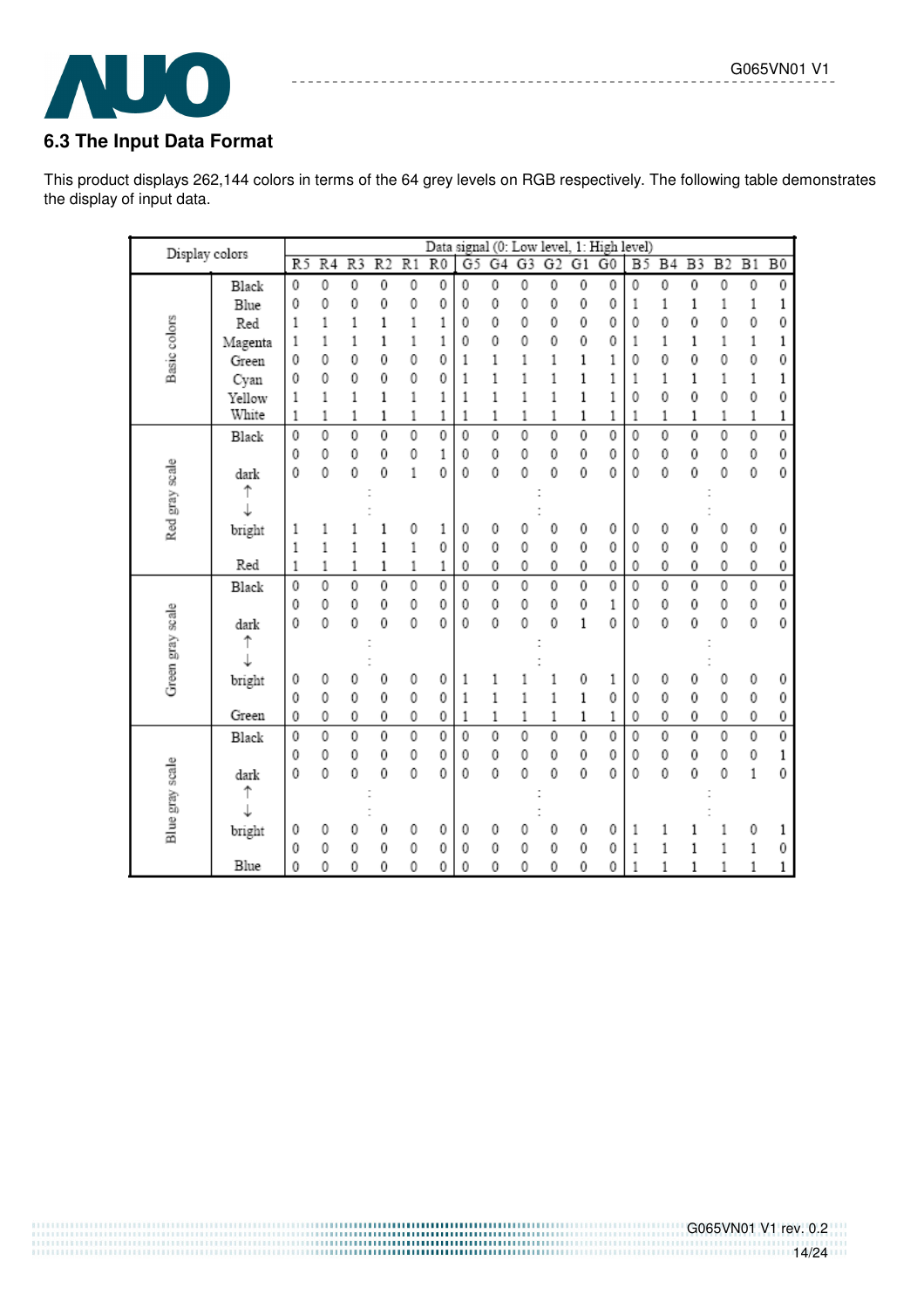

#### **6.4 TFT-LCD Interface Signal Description**

| <b>PIN</b><br>No.       | Symbol         | <b>Pin Description</b>                           |  |  |
|-------------------------|----------------|--------------------------------------------------|--|--|
| 1                       | <b>GND</b>     | Ground                                           |  |  |
| $\overline{c}$          | <b>DOTCLK</b>  | Dot clock                                        |  |  |
| 3                       | Hsync          | Horizontal synchronous signal                    |  |  |
| $\overline{\mathbf{4}}$ | Vsync          | Vertical synchronous signal                      |  |  |
| 5                       | <b>GND</b>     | Ground                                           |  |  |
| 6                       | R <sub>0</sub> | Red data (LSB)                                   |  |  |
| 7                       | R <sub>1</sub> | Red data                                         |  |  |
| 8                       | R <sub>2</sub> | Red data                                         |  |  |
| 9                       | R <sub>3</sub> | Red data                                         |  |  |
| 10                      | R <sub>4</sub> | Red data                                         |  |  |
| 11                      | R <sub>5</sub> | Red data (MSB)                                   |  |  |
| 12                      | <b>GND</b>     | Ground                                           |  |  |
| 13                      | G <sub>0</sub> | Green data (LSB)                                 |  |  |
| 14                      | G <sub>1</sub> | Green data                                       |  |  |
| 15                      | G <sub>2</sub> | Green data                                       |  |  |
| 16                      | G <sub>3</sub> | Green data                                       |  |  |
| 17                      | G <sub>4</sub> | Green data                                       |  |  |
| 18                      | G <sub>5</sub> | Green data (MSB)                                 |  |  |
| 19                      | <b>GND</b>     | Ground                                           |  |  |
| 20                      | B <sub>0</sub> | Blue data (LSB)                                  |  |  |
| 21                      | <b>B1</b>      | Blue data                                        |  |  |
| 22                      | B <sub>2</sub> | Blue data                                        |  |  |
| 23                      | B <sub>3</sub> | Blue data                                        |  |  |
| 24                      | B <sub>4</sub> | Blue data                                        |  |  |
| 25                      | B <sub>5</sub> | Blue data (MSB)                                  |  |  |
| 26                      | <b>GND</b>     | Ground                                           |  |  |
| 27                      | DE             | Data Enable Signal                               |  |  |
| 28                      | <b>VDD</b>     | Power supply (3.3V Typ. ONLY)                    |  |  |
| 29                      | <b>VDD</b>     | Power supply (3.3V Typ. ONLY)                    |  |  |
|                         |                | No Connection or "Low"                           |  |  |
| 30                      | Reserved       | (For AUO internal test)                          |  |  |
| 31                      | <b>DPS</b>     | No Connection or "Low": Normal Display (Default) |  |  |
|                         |                | High: Reversed Display (180° Rotation)           |  |  |

--------------------------------

Note 1: Input signals shall be in low status when VDD is off.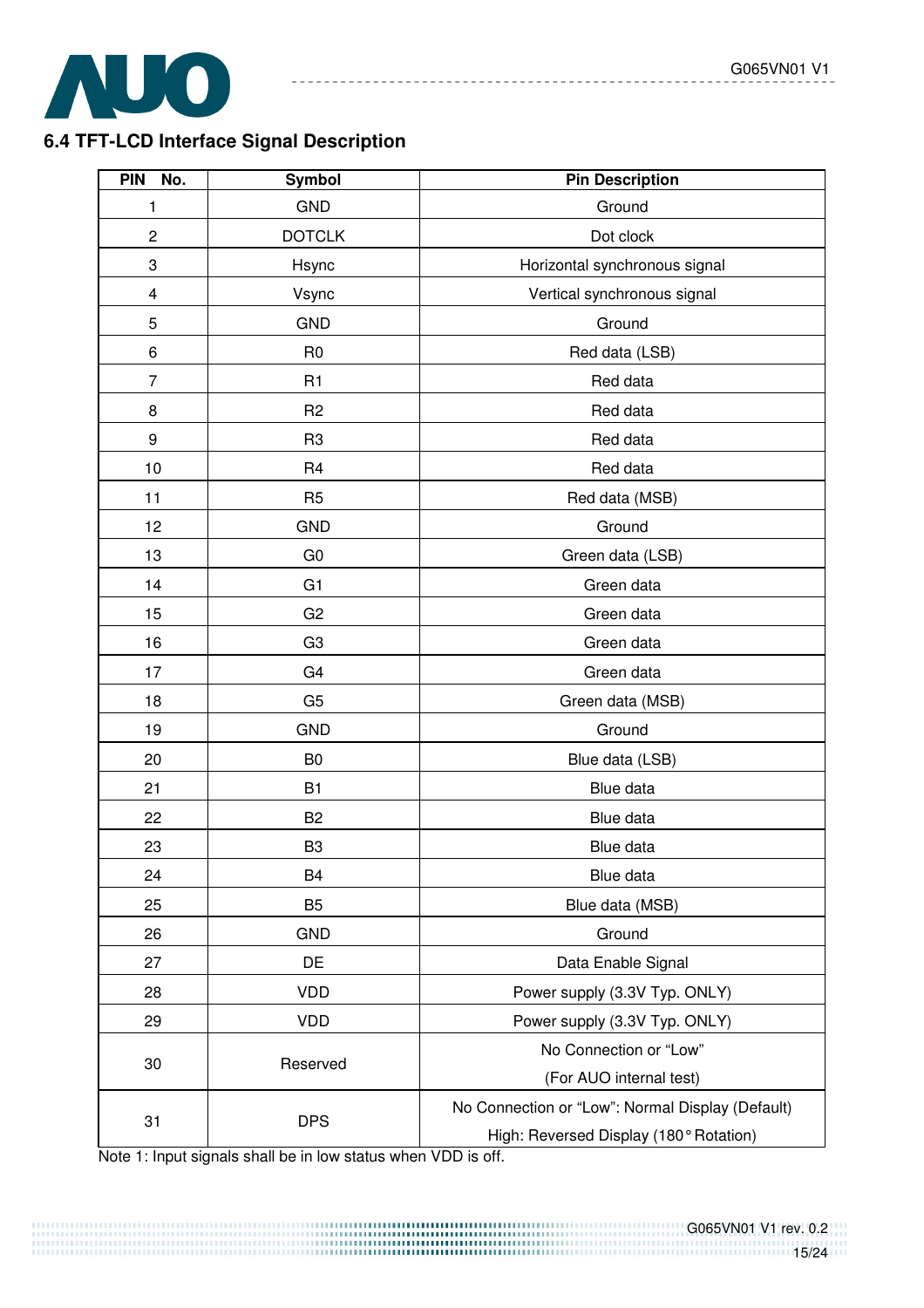

#### **6.5.1 Timing Characteristics**

#### **DE mode**

| Signal       | <b>Parameter</b>                      |                 | Symbol                            | Min. | Typ. | Max. | <b>Unit</b>                  | Remark   |
|--------------|---------------------------------------|-----------------|-----------------------------------|------|------|------|------------------------------|----------|
|              | Clock Timing Clock frequency (DOTCLK) |                 | 1/ Т <u>сьоск</u>                 | 20   | 25.2 | 50   | <b>MHz</b>                   | Note1, 2 |
| Hsync Timing |                                       | Period          | Tн                                | 770  | 800  | 1070 |                              |          |
|              | Horizontal<br>Section                 | Active          | Т <sub>нр</sub>                   | 640  | 640  | 640  | $\Gamma_\text{CLOCK}$        | Note1, 2 |
|              |                                       | Blanking        | $\mathsf{T}_{\mathsf{HB}}$        | 130  | 160  | 430  |                              |          |
| Vsync Timing | Vertical<br>Section                   | Period          | $T_{V}$                           | 520  | 525  | 622  |                              |          |
|              |                                       | Active          | ${\mathsf T}_{\textsf{\tiny VD}}$ | 480  | 480  | 480  | $\mathsf{T}_{\mathsf{LINE}}$ | Note1, 2 |
|              |                                       | <b>Blanking</b> | Т <sub>vв</sub>                   | 40   | 45   | 142  |                              |          |

#### **H/V mode**

| <b>Signal</b> | <b>Parameter</b>         |                              | Symbol                           | Min. | Typ. | Max. | <b>Unit</b>               | Remark |
|---------------|--------------------------|------------------------------|----------------------------------|------|------|------|---------------------------|--------|
| Clock Timing  | Clock frequency (DOTCLK) |                              | $1/\underline{T_{\text{CLOCK}}}$ | 20   | 25.2 | 50   | <b>MHz</b>                | Note 3 |
|               |                          | Display period               | $T_{\texttt{HSD}}$               |      | 640  |      |                           |        |
|               |                          | Front porch                  | $\mathsf{T}_{\mathsf{HSF}}$      | 30   | 60   | 330  |                           |        |
|               |                          | Horizontal Hsync pulse width |                                  |      |      |      |                           |        |
| Hsync Timing  | Section                  | $+$                          | $T_{\rm HSW}$ + $T_{\rm HSB}$    |      | 100  |      | <b>T</b> <sub>CLOCK</sub> | Note 3 |
|               |                          | Back porch                   |                                  |      |      |      |                           |        |
|               |                          | <b>Hsync Period</b>          | $\mathsf{T}_{\mathsf{HS}}$       | 770  | 800  | 1070 |                           |        |
|               |                          | Display period               | T <sub>vsp</sub>                 |      | 480  |      |                           |        |
|               |                          | Front porch                  | $T_{VSF}$                        | 5    | 10   | 107  |                           |        |
| Vsync Timing  | Vertical<br>Section      | Vsync pulse width            |                                  |      |      |      |                           | Note 3 |
|               |                          | $+$                          | $T_{VSW} + T_{VSB}$              |      | 35   |      | $T_{LINE}$                |        |
|               |                          | Back porch                   |                                  |      |      |      |                           |        |
|               |                          | Vsync Period                 | $\mathsf{T}_{\mathsf{VS}}$       | 520  | 525  | 622  |                           |        |

Note 1: Recommended frame rate is 60 Hz.

Note 2: G065VN01 V1 TFT-LCD Module can support DE & H/V mode. When DE and H/V signal are existed simultaneously, G065VN01 V1 TFT-LCD Module is operated in DE mode only.

Note 3: H/V mode is negative polarity.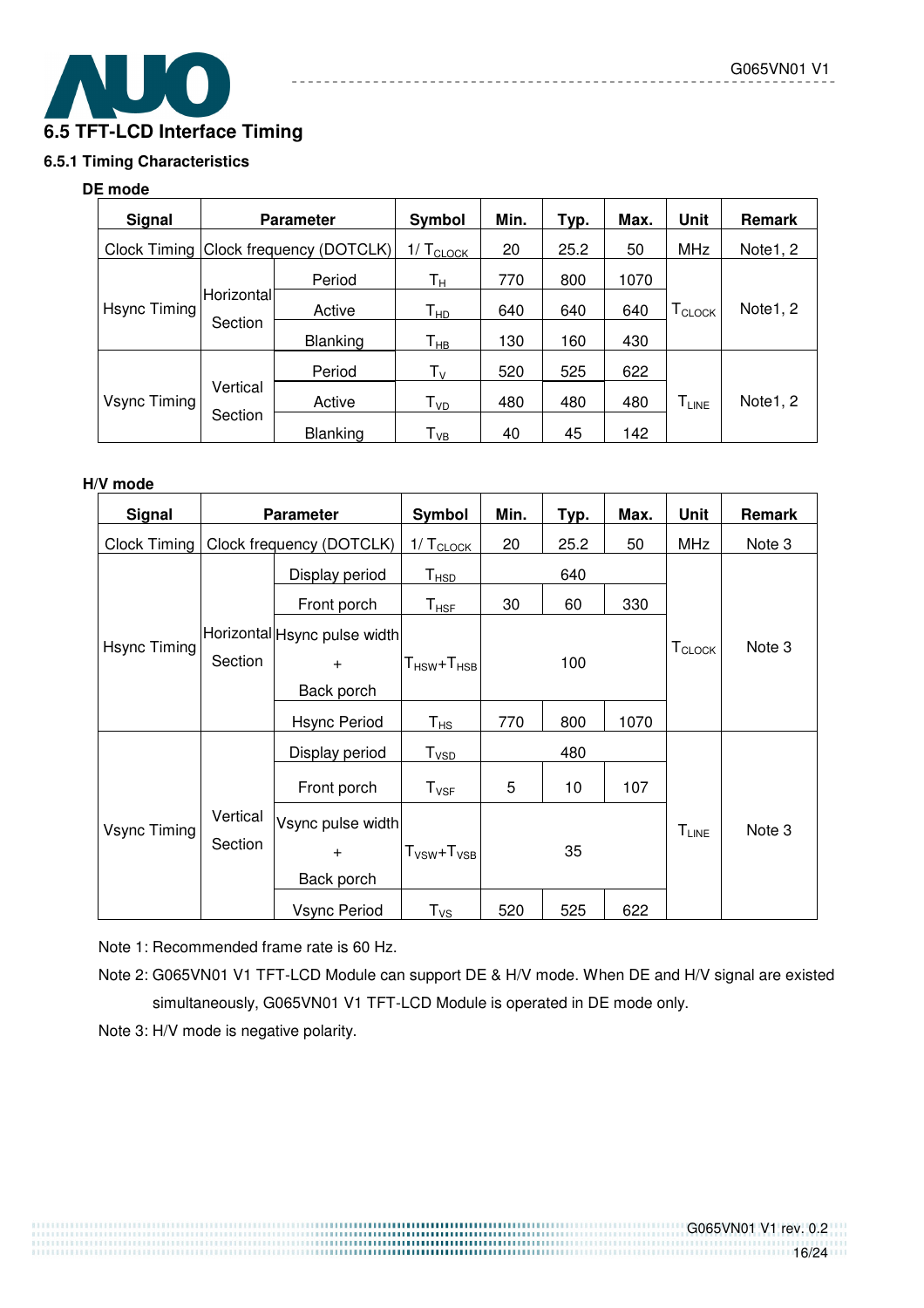





 G065VN01 V1 rev. 0.2 17/24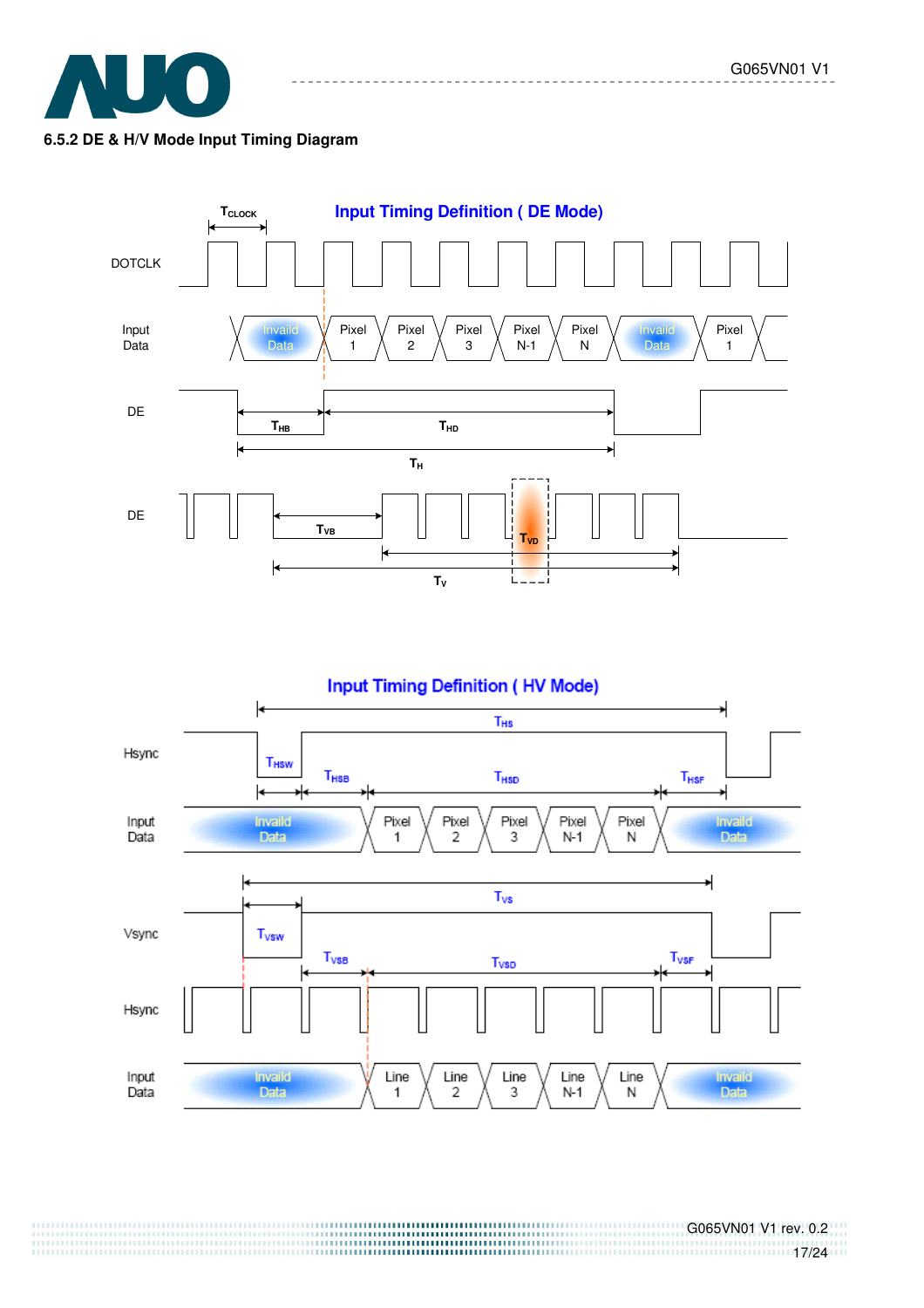

| Pin No. | Cable color | Symbol           | <b>Pin Description</b> |
|---------|-------------|------------------|------------------------|
|         | <b>Pink</b> | Hot1             | Lamp High Voltage      |
| ົ       | <b>Pink</b> | Hot <sub>2</sub> | Lamp High Voltage      |
| 3       |             | NC.              | No Connection          |
|         | White       | Cold1            | Lamp Low Voltage       |

# **6.7 Power ON/OFF Sequence**

VDD power, LCD interface signals and backlight on/off sequence are shown in the following chart. Signals from any system shall be Hi-Z state or low level when VDD is off.



# **Power ON/OFF sequence timing**

| <b>Parameter</b> | Min.<br>Max.<br>Typ. |                          | <b>Units</b> |    |
|------------------|----------------------|--------------------------|--------------|----|
| <b>T1</b>        | 0.5                  |                          | 10           | ms |
| T <sub>2</sub>   | 0                    | $\overline{\phantom{0}}$ | 50           | ms |
| T <sub>3</sub>   | 180                  | -                        |              | ms |
| <b>T4</b>        | 180                  | -                        |              | ms |
| T <sub>5</sub>   | 0                    |                          | 50           | ms |
| T <sub>6</sub>   | 0                    |                          | 10           | ms |
| Τ7               | 500                  |                          |              | ms |

ON/OFF sequence should be applied to avoid abnormal function in the display. Please make sure to turn off the power when you plug the cable into the input connector or pull the cable out of the connector.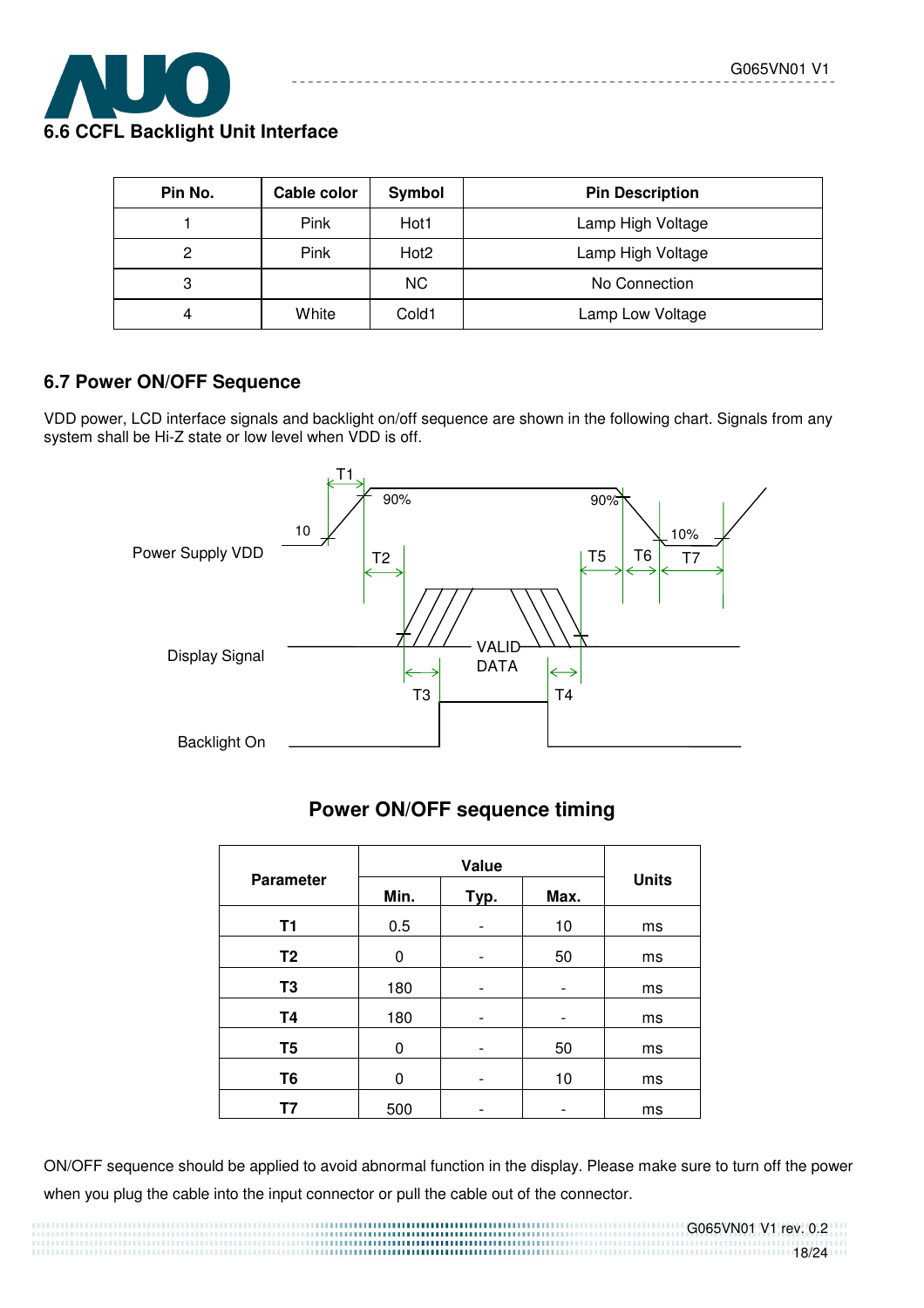

# **7.1 TFT-LCD Signal (CN1): LCD Connector**

| <b>Connector Name / Designation</b> | <b>Signal Connector</b>   |
|-------------------------------------|---------------------------|
| Manufacturer                        | Hirose or compatible      |
| <b>Connector Model Number</b>       | DF9B-31P-1V or compatible |
| Mating Connecter Model Number       | DF9B-31S-1V or compatible |

--------

. . . . . . . . . . . . .

| Pin#                    | <b>Symbol</b>  | Pin# | <b>Symbol</b>  | Pin# | <b>Symbol</b>  |
|-------------------------|----------------|------|----------------|------|----------------|
| 1                       | <b>GND</b>     | 12   | <b>GND</b>     | 23   | B <sub>3</sub> |
| 2                       | <b>CLK</b>     | 13   | G <sub>0</sub> | 24   | <b>B4</b>      |
| 3                       | Hsync          | 14   | G <sub>1</sub> | 25   | B <sub>5</sub> |
| $\overline{\mathbf{4}}$ | Vsync          | 15   | G <sub>2</sub> | 26   | <b>GND</b>     |
| 5                       | <b>GND</b>     | 16   | G <sub>3</sub> | 27   | <b>DE</b>      |
| 6                       | R <sub>0</sub> | 17   | G <sub>4</sub> | 28   | <b>VDD</b>     |
| $\overline{7}$          | R <sub>1</sub> | 18   | G <sub>5</sub> | 29   | <b>VDD</b>     |
| 8                       | R <sub>2</sub> | 19   | <b>GND</b>     | 30   | Reserved       |
| 9                       | R <sub>3</sub> | 20   | B <sub>0</sub> | 31   | <b>DPS</b>     |
| 10                      | R <sub>4</sub> | 21   | B <sub>1</sub> |      |                |
| 11                      | R <sub>5</sub> | 22   | B <sub>2</sub> |      |                |

# **7.2 Backlight Unit (CN2): Backlight Connector**

| <b>Connector Name / Designation</b> | <b>Lamp Connector</b>             |
|-------------------------------------|-----------------------------------|
| Manufacturer                        | JST or compatible                 |
| <b>Connector Model Number</b>       | BHR-04VS-1 or compatible          |
| Mating Connecter Model Number       | SM04(4.0)B-BHS-1-TB or compatible |

| Pin No. | Symbol           |
|---------|------------------|
|         | Hot1             |
| 2       | Hot <sub>2</sub> |
| 3       | NС               |
|         | Cold1            |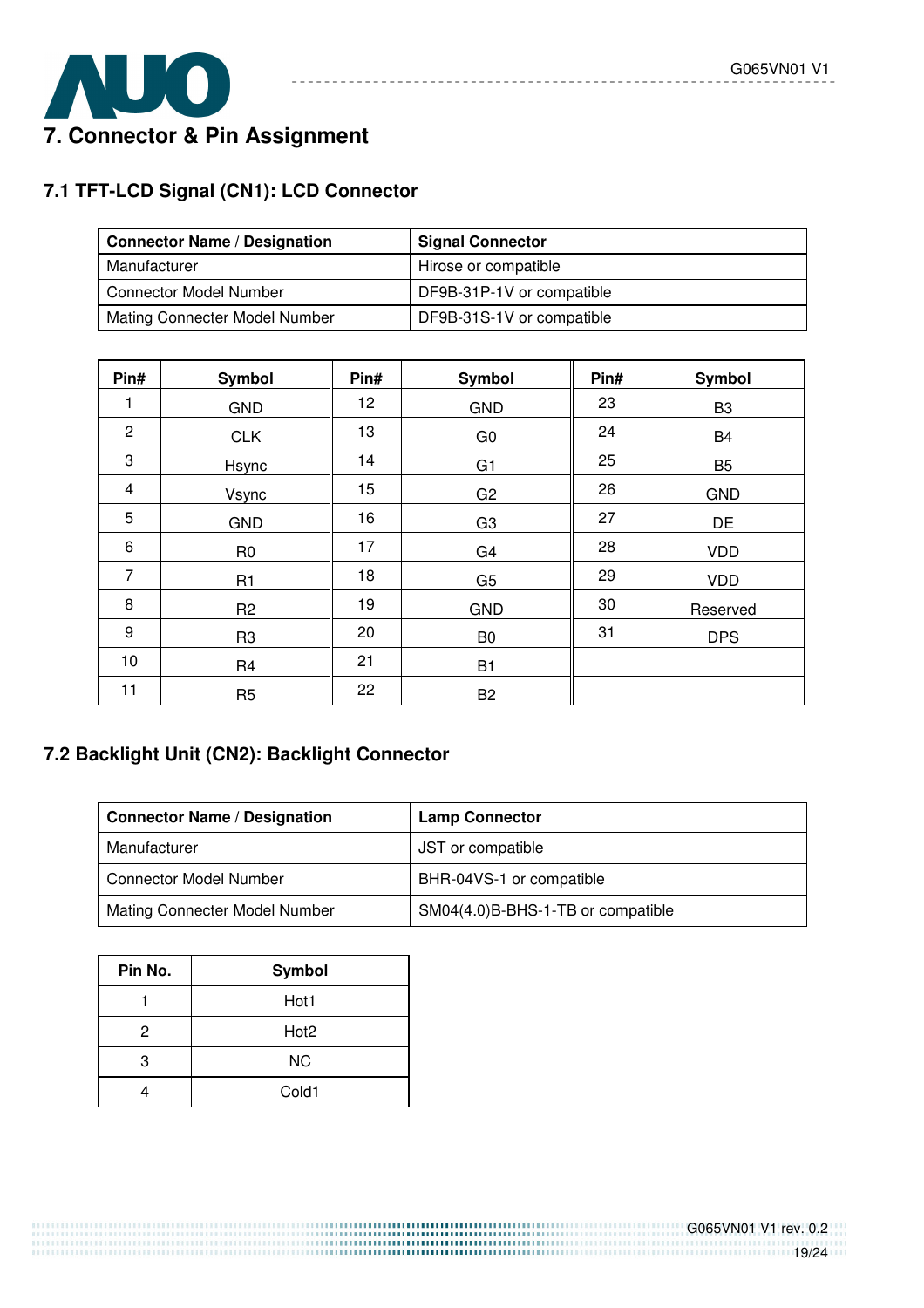



----------

# Rear side of TFT-LCD module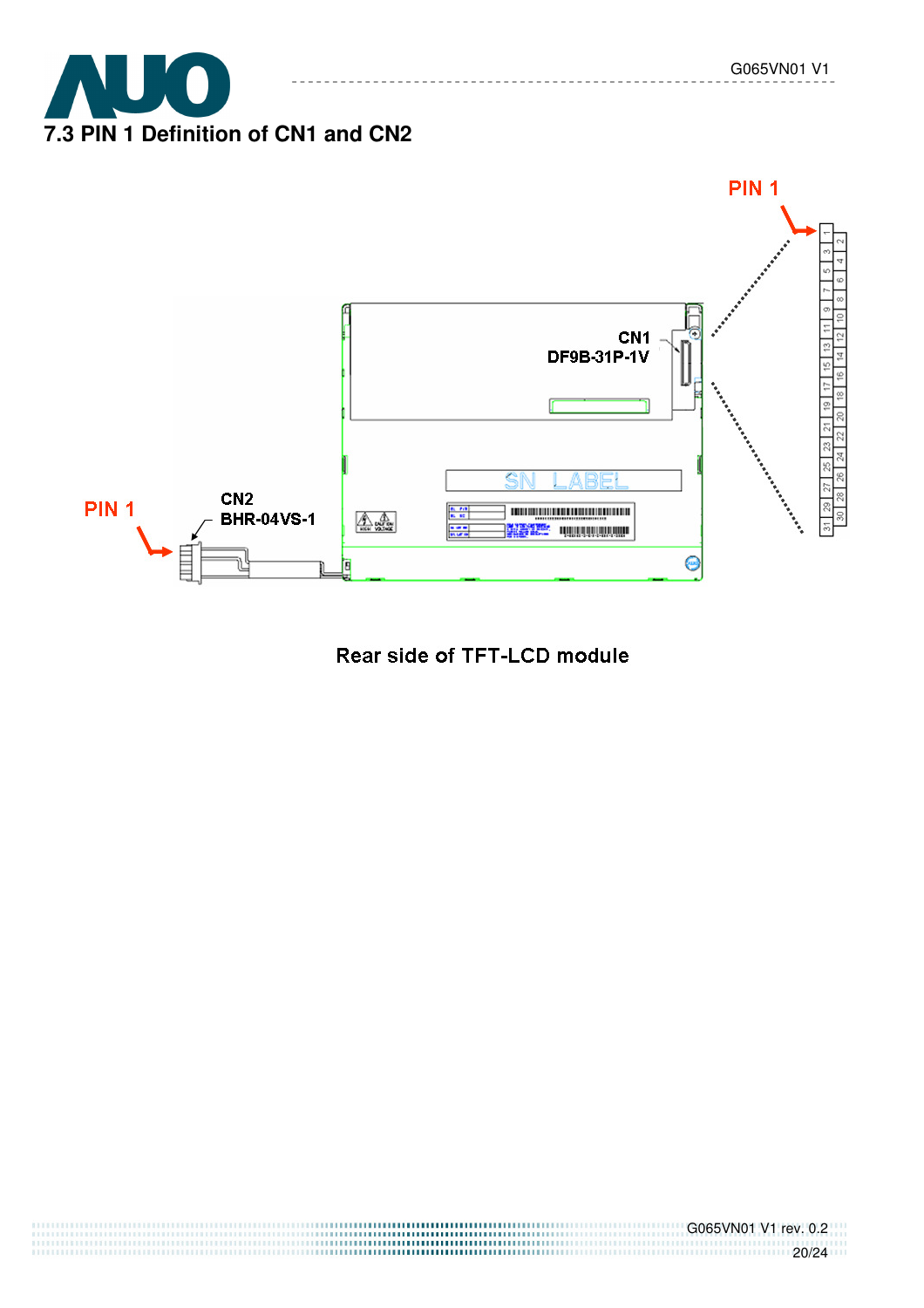

| <b>Items</b>                             | <b>Required Condition</b>                                                                                                                                                        | <b>Note</b> |
|------------------------------------------|----------------------------------------------------------------------------------------------------------------------------------------------------------------------------------|-------------|
| <b>Temperature Humidity Bias</b>         | 40℃/90%,300Hr                                                                                                                                                                    | Note 2      |
| High Temperature Operation 70℃, 300Hr    |                                                                                                                                                                                  | Note 2      |
| Low Temperature Operation                | $-20^{\circ}$ C,300Hr                                                                                                                                                            | Note 2      |
| High Temperature Storage                 | $ 80^{\circ}$ C,300 hours                                                                                                                                                        | Note 2      |
| Low Temperature Storage                  | -20 $^\circ\!{\rm C}$ ,300 hours                                                                                                                                                 | Note 2      |
| <b>Thermal Shock Test</b>                | .20℃/30 min ,60℃/30 min ,100cycles                                                                                                                                               | Note 2      |
| Hot Start Test                           | 70°C/1 Hr (min.), power on/off per 5 minutes, repeat 5 times                                                                                                                     | Note 2      |
| Cold Start Test                          | -20°C/1 Hr (min.), power on/off per 5 minutes, repeat 5 times                                                                                                                    | Note 2      |
| <b>Shock Test</b><br>(Non-Operating)     | 50G, 11ms, Half-sine wave, $(\pm X, \pm Y, \pm Z)$                                                                                                                               | Note 2      |
| <b>Vibration Test</b><br>(Non-Operating) | 1.5G, $50 \times 500 \times 50$ Hz, Sine wave, 30mins/axis, 3 direction $(X, Y, Z)$                                                                                              | Note 2      |
| <b>ESD</b>                               | <b>Contact Discharge:</b><br>$\pm$ 8KV, 150pF(330 $\Omega$ ) 1sec, 8 points, 25 times/point<br>Air Discharge:<br>$\pm$ 15KV, 150pF(330 $\Omega$ ) 1sec, 8 points, 25 times/point | Note $1,2$  |
| Attitude Test                            | Operating: 14,000 ft, Ramp: 2000 ft/min, 8hrs<br>Non-operating: 40,000 ft, Ramp: 2000 ft/min, 24hrs                                                                              | Note 2      |

Note1: According to EN61000-4-2 ESD class B criteria, some performance degradation is allowed. TFT-LCD module

is self-recoverable, no data lost and no hardware failures after test.

Note2:

- Water condensation is not allowed for each test items.
- Each test is done by new TFT-LCD module. Please don't use the same TFT-LCD module repeatedly for reliability test.
- The reliability test is performed only to examine the TFT-LCD module.
- To inspect TFT-LCD module after reliability test, please store it at room temperature and room humidity for 24 hour at least in advance.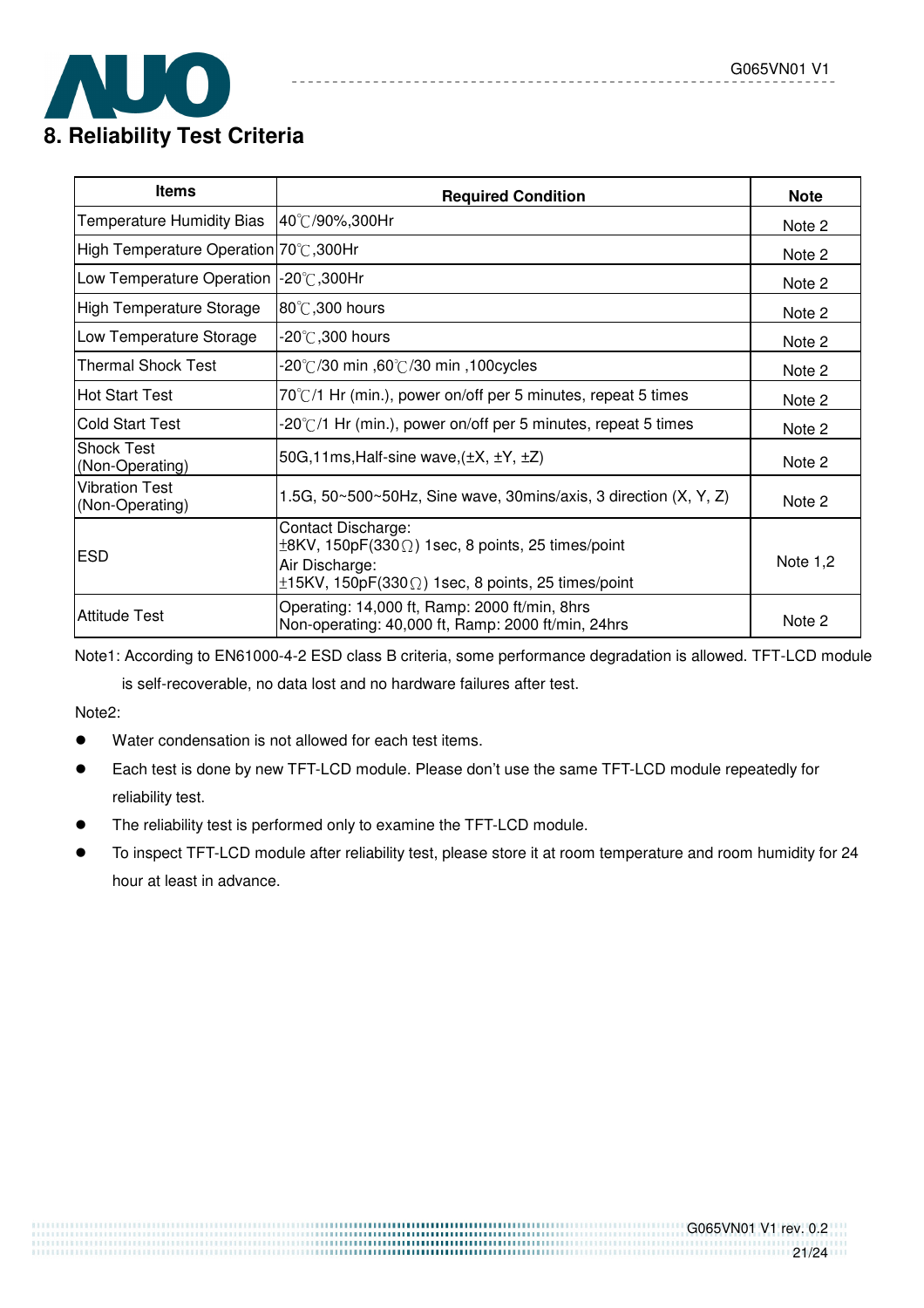





Note 1: Self-taping Screw suggested torque value: Maximum 2.0 kgf-cm<br>
The contractor contractor contractor contractor contractor contractor contractor contractor contractor contractor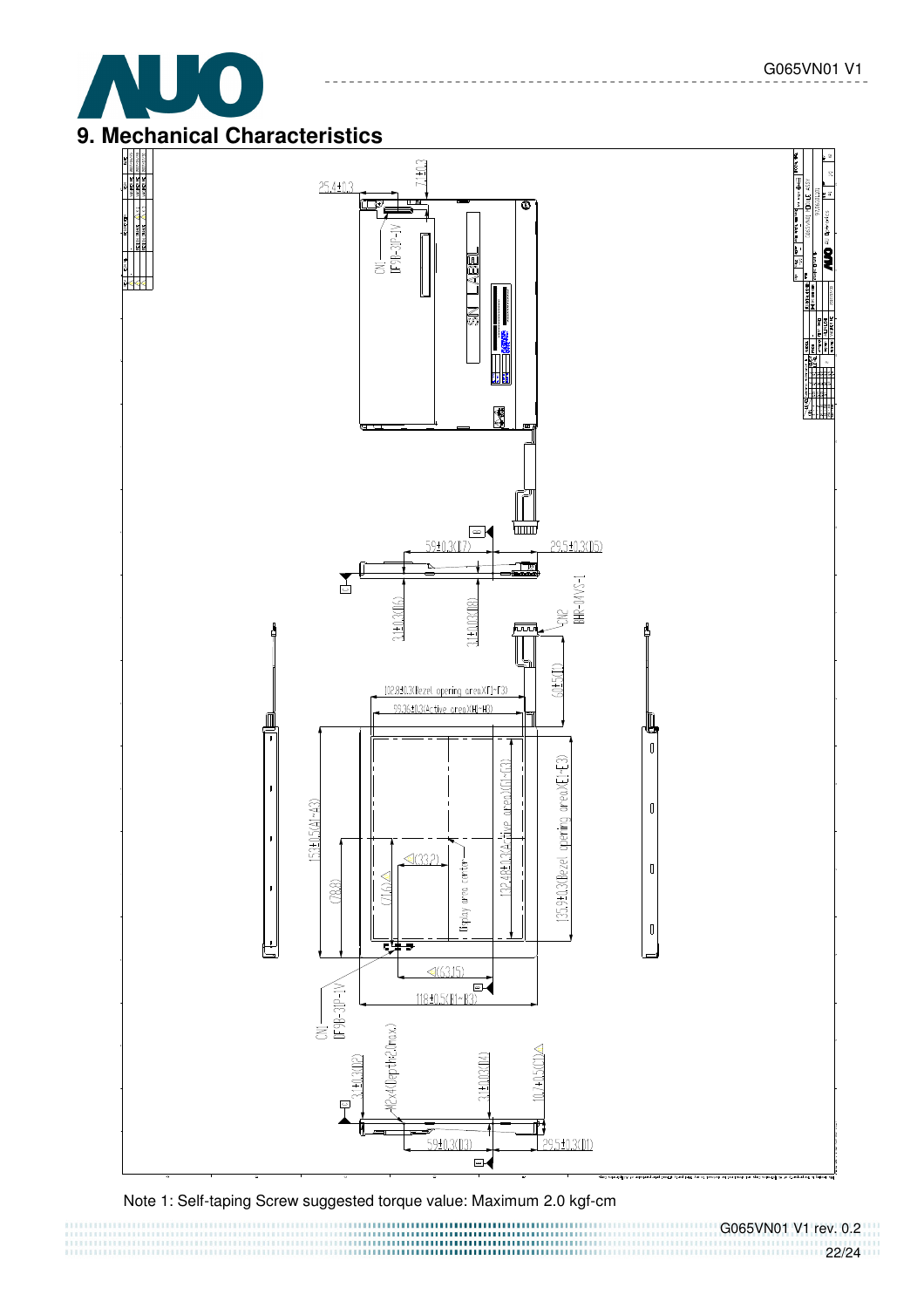

# **10. Label and Packaging**

**10.1 Shipping Label** (on the rear side of TFT-LCD display)



#### **10.2 Carton Package**

Max capacity: 80 TFT-LCD module per carton (40pcs \* 2 layers)

Max weight: 19 kg per carton

Outside dimension of carton: 425(L)mm\* 386(W)mm\* 430(H)mm